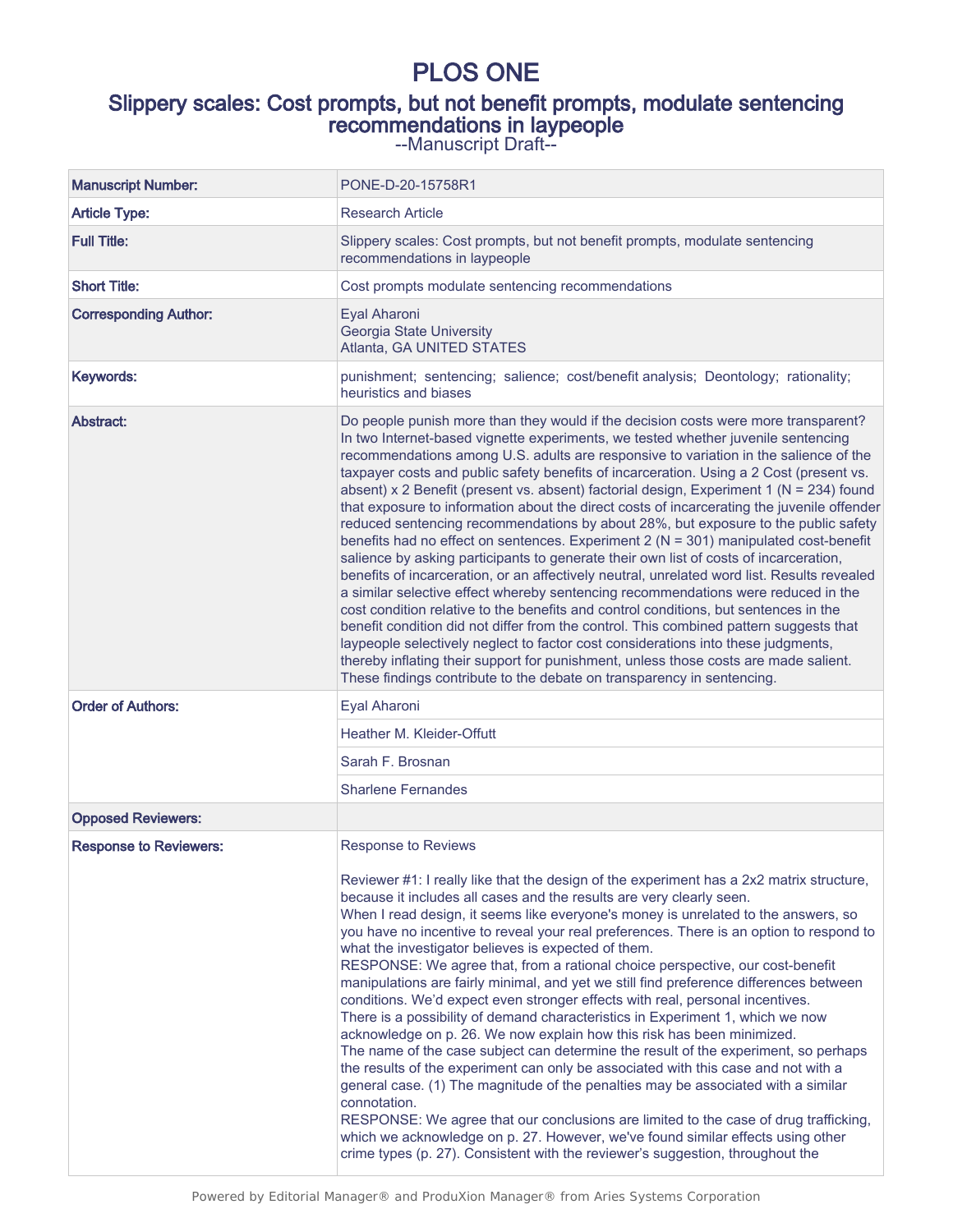| 1              | Slippery scales: Cost prompts, but not benefit prompts, modulate sentencing recommendations in                                                      |
|----------------|-----------------------------------------------------------------------------------------------------------------------------------------------------|
| 2              | laypeople                                                                                                                                           |
| 3              |                                                                                                                                                     |
| 4              | Eyal Aharoni <sup>*1,2,3</sup> , Heather M. Kleider-Offutt <sup>1,3</sup> , Sarah F. Brosnan <sup>1,3,4</sup> , and Sharlene Fernandes <sup>1</sup> |
| 5              |                                                                                                                                                     |
| 6              | <sup>1</sup> Department of Psychology, Georgia State University, Atlanta, GA, USA                                                                   |
| $\overline{7}$ | <sup>2</sup> Department of Philosophy, Georgia State University, Atlanta, GA, USA                                                                   |
| 8              | <sup>3</sup> Neuroscience Institute, Georgia State University, Atlanta, GA, USA                                                                     |
| 9              | <sup>4</sup> Center for Behavioral Neuroscience, Atlanta, GA, USA                                                                                   |
| 10             |                                                                                                                                                     |

11

<sup>\*</sup> Corresponding author: Eyal Aharoni, Department of Psychology, Georgia State University, P.O. Box 5010, Atlanta, GA 30302‐ 5010, USA. (E-mail: eaharoni@gsu.edu).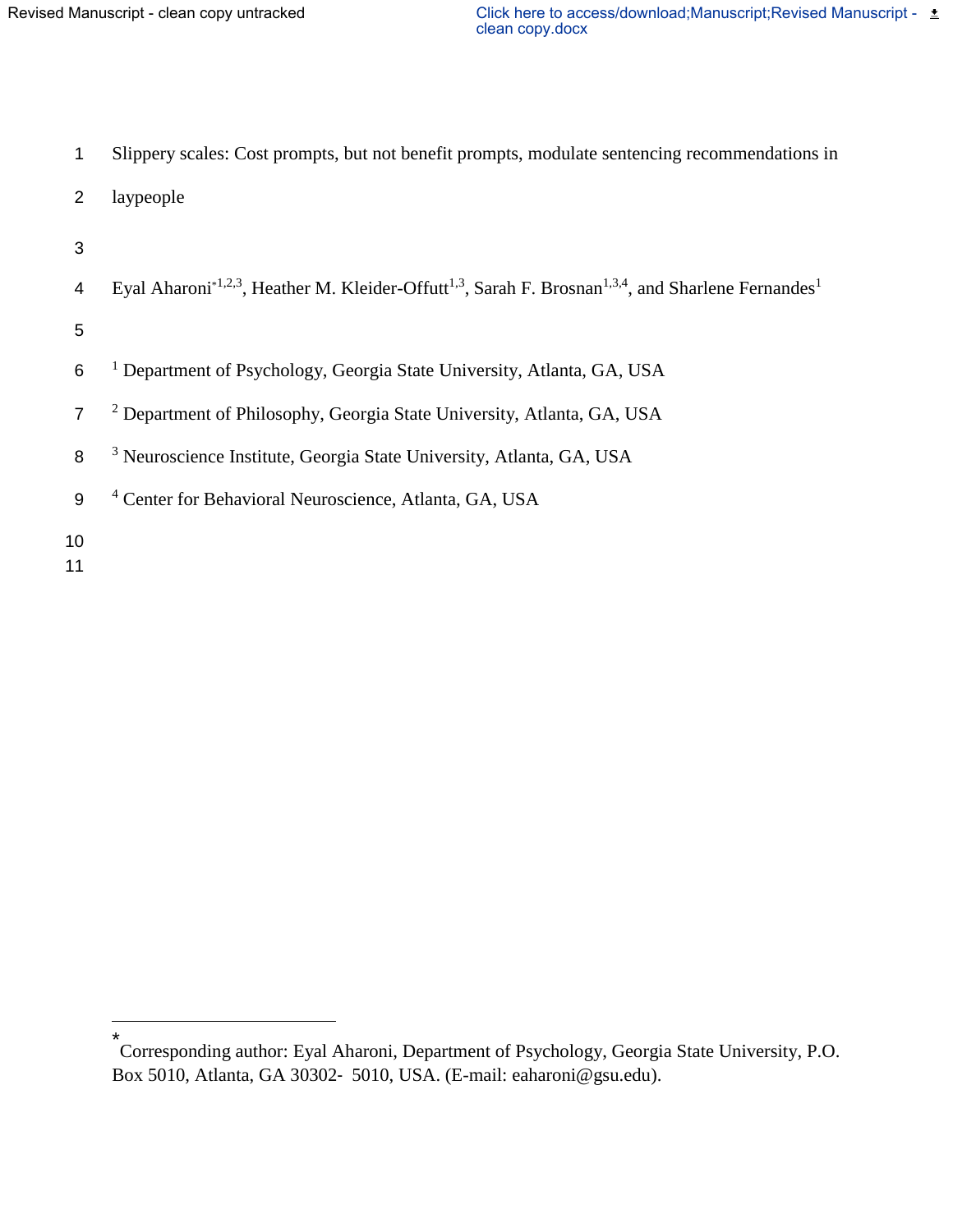# **Abstract**

 Do people punish more than they would if the decision costs were more transparent? In two Internet-based vignette experiments, we tested whether juvenile sentencing recommendations among U.S. adults are responsive to variation in the salience of the taxpayer costs and public safety benefits of incarceration. Using a 2 Cost (present vs. absent) x 2 Benefit (present vs. absent) 17 factorial design, Experiment 1 ( $N = 234$ ) found that exposure to information about the direct costs of incarcerating the juvenile offender reduced sentencing recommendations by about 28%, but 19 exposure to the public safety benefits had no effect on sentences. Experiment 2 ( $N = 301$ ) manipulated cost-benefit salience by asking participants to generate their own list of costs of incarceration, benefits of incarceration, or an affectively neutral, unrelated word list. Results revealed a similar selective effect whereby sentencing recommendations were reduced in the cost condition relative to the benefits and control conditions, but sentences in the benefit condition did not differ from the control. This combined pattern suggests that laypeople selectively neglect to factor cost considerations into these judgments, thereby inflating their support for punishment, unless those costs are made salient. These findings contribute to the debate on transparency in sentencing.

**Keywords.** punishment; sentencing; salience; cost/benefit analysis; deontology; rationality;

- heuristics and biases
-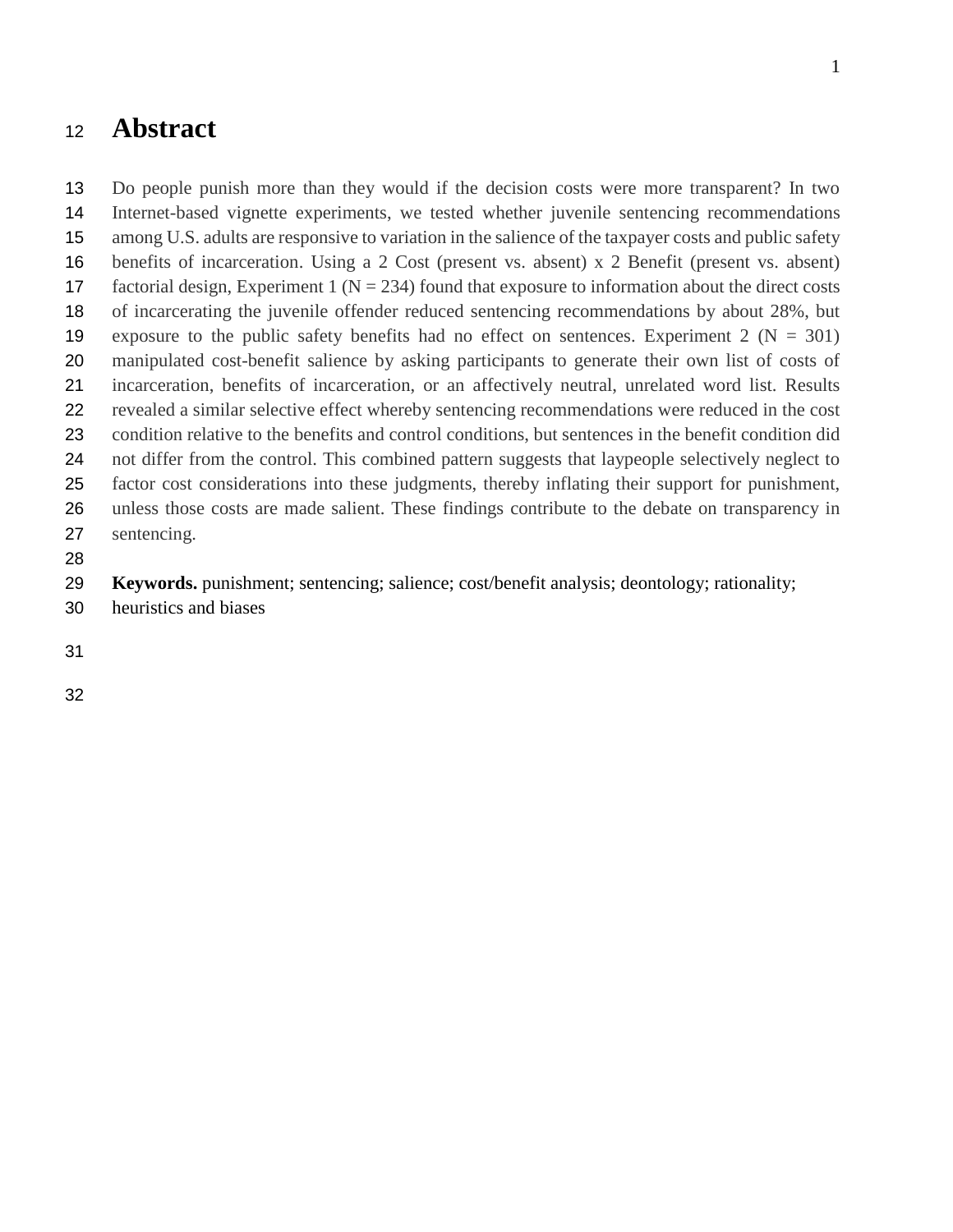# **Introduction**

 When the benefits of a resource are transparent to the consumer but the costs are obscured, consumption of the resource will tend to escalate [1]. Applied to public opinion on criminal sentencing practices, scholars have theorized that such cost-benefit asymmetries could lead people to support harsher punishments than they would under more balanced conditions [2– 4].

 At the federal level, professional judges making sentencing decisions are generally discouraged from considering the costs of incarceration, which might include direct monetary costs, opportunity costs of foregone support for other public services, and collateral consequences for offenders, their families, and communities. Consideration of such costs has been argued to be the exclusive domain of legislators [5,6]. But what about the voters and taxpayers whom these officials represent? If ordinary people inadvertently neglect the costs of incarceration when forming punishment attitudes, or at least discount them relative to the benefits (such as increased public safety), this behavior could systematically inflate their support for punitive measures, as expressed through voting behavior and civic discourse. To understand the degree to which ordinary people neglect to consider the costs of incarceration when forming punishment attitudes, it is instructive to examine whether increasing people's awareness of those costs tempers their punitive attitudes. Such a finding would be useful for legislators and other legal representatives tasked to represent the diverse values of their constituents.

 At least three theoretical perspectives generate predictions about the way cost-benefit exposure might affect lay punishment judgments. First, from a deontological perspective, exposure to information about the cost of incarceration should not affect punishment judgments. In this view, sentencing judgments should be based solely on the perpetrator's level of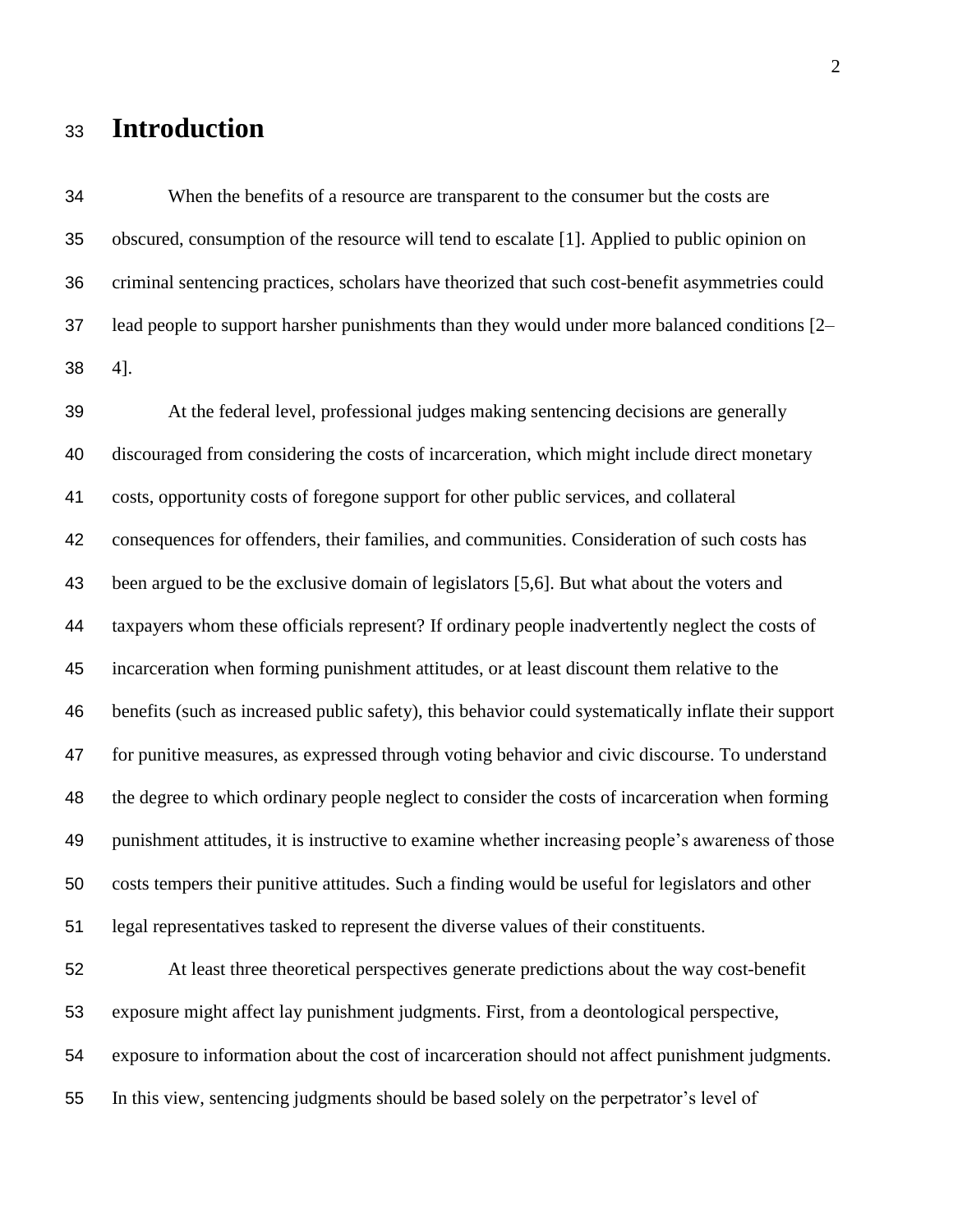deservingness, not on the potential consequences [7]. In other words, the deontic moral principles driving punishment are not "for sale." Evidence for this prediction is supported by research on sacred values, that certain types of values are absolute and unmoved by factors like market pricing [8].

 Second, from a classical, rational economic perspective, in contrast, rational actors like voters and taxpayers might have self-interested reasons to factor information about the costs and benefits of the punishment into their decision. According to this rational choice perspective, as the costs of a given punishment increase, support for that punishment should decrease, and the reverse is true for the benefits. A central tenet of this perspective is that, above all, rational actors value cost and benefit information. If the benefits of a resource are more transparent than the costs, consumption of the resource will tend to increase [1,2,4]. By inference, if the benefits of incarceration are more transparent than the costs, people might punish more harshly than they would under more balanced conditions. Moreover, rational actors should update their prior valuation of the resource in light of new cost-benefit information. So, if they come to learn that the cost of incarceration is substantially higher than they had believed, they might reduce their support for it even though the true cost remained unchanged. Rational actors' preferences should also be consistent across broader contexts. That is, they should not be affected by contextual factors that are exogenous to the relevant informational domain. By implication, being asked to contemplate the existence of costs of incarceration—without being provided new cost information—should not be sufficient to reduce one's support for it.

 Third, from a cognitive perspective, though people might place personal value on information about the costs and benefits of a resource, their expressed preferences for that resource may be influenced implicitly, by contextual factors outside the relevant informational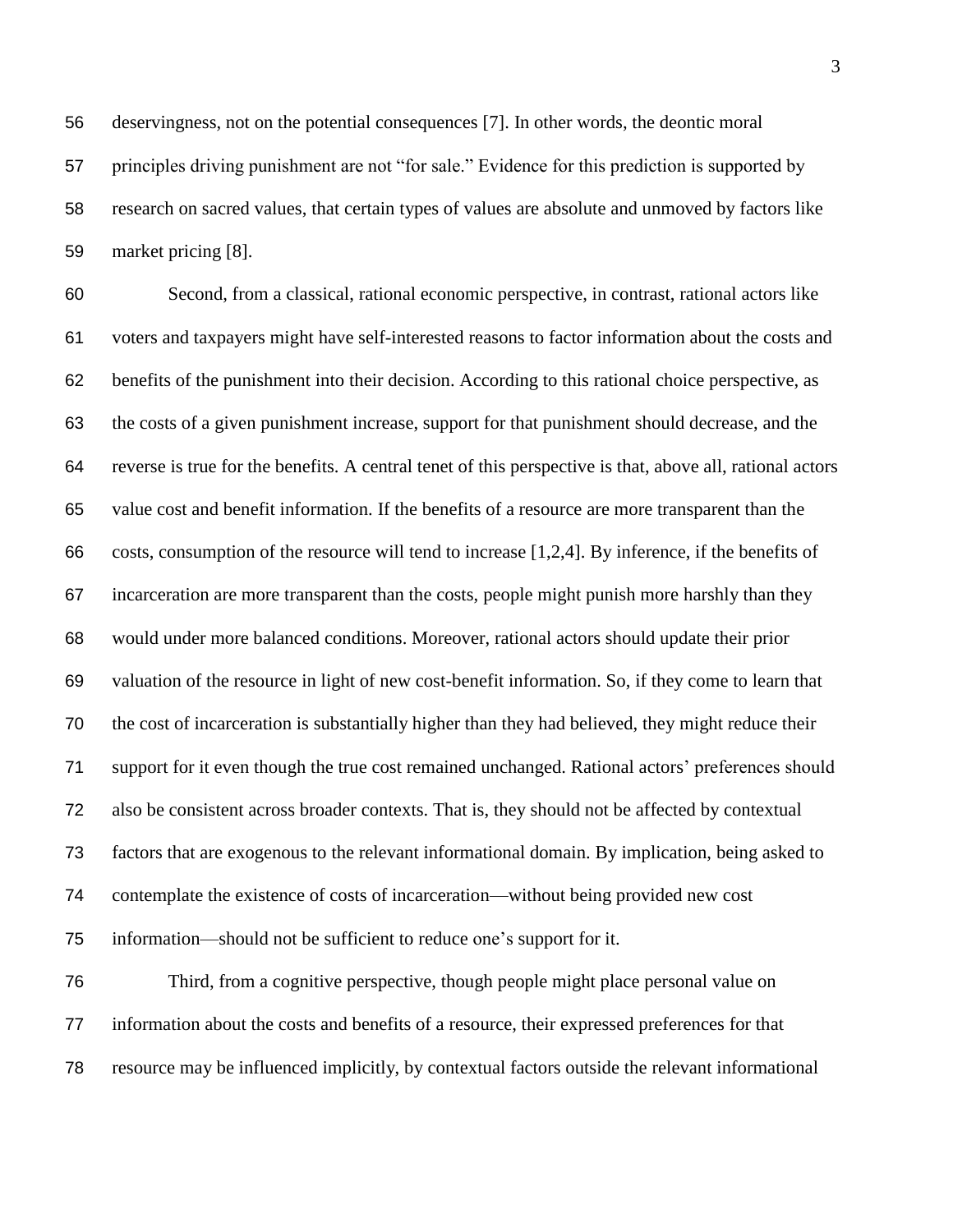domain. Once such contextual factor is how salient, or conspicuous, that information is, irrespective of its informational content. Marketers, for instance, have long understood how to manipulate consumers' preferences by making the benefits of the product—such as a stronger build—more salient than the costs, which are often relegated to the fine print. Such strategies exploit the human tendency to only consider choice options that are most immediately available 84 in memory (i.e., the Availability Heuristics; Tversky & Kahneman, 1973[9]). Consistent with this interpretation, research has shown, across a wide variety of applications, that people tend to neglect to consider the other potential uses of their resources unless those other alternatives are 87 made explicit [10–14]. It follows that if the benefits of incarceration are more psychologically salient than the costs, then ordinary people, including voters and taxpayers, might tend to support the use of harsher punishment than they would if the costs and benefits were equally salient. Consistent with this prediction, a growing body of evidence suggests that exposure to a decision's resource constraints can reduce support for criminal justice programs or policies. For instance, in traditional public opinion polls, stated support for tough-on-crime policies has historically been high [15], but when respondents are asked to tradeoff between building more prisons and expanding other costly programs like drug treatment, probation and preventive interventions, their support for prisons ranks relatively low [15,16], suggesting that the salience of competing choice alternatives changes people's expressed preferences.

 Other studies have shown that direct cost information also reduces support for punishment. In one early study, Thomson and Ragona found that, compared to no cost information, exposing participants to the material costs of different criminal sanctions reduced support for prison relative to community service [17]. In a more recent study, participants evaluated a proposition to eliminate the use of prison for low-level offenses. The results showed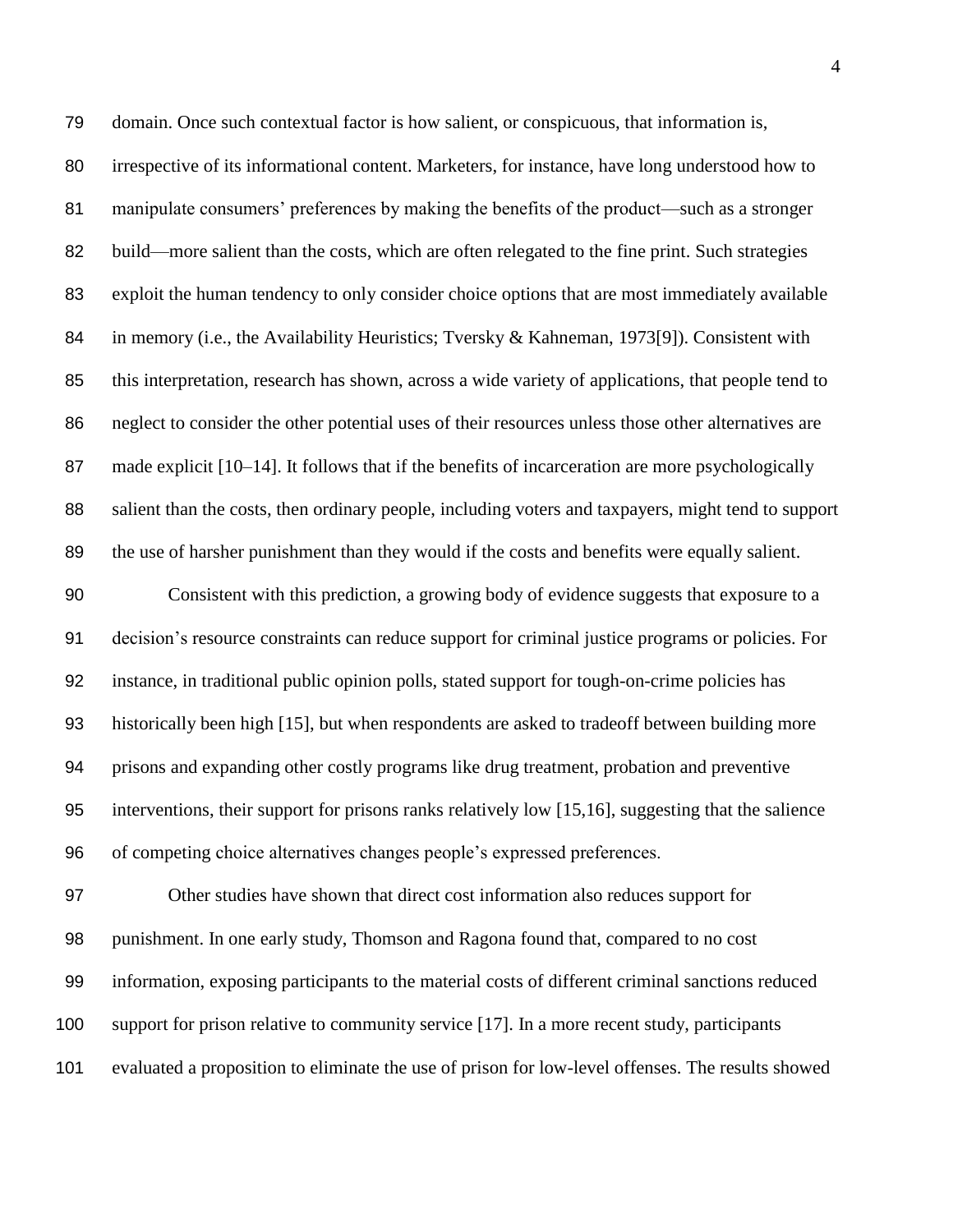that emphasizing the costs of incarceration versus the benefits predictably increased support for sentencing reform [18]. In a survey study of professional judges, exposure to information about the typical direct cost of incarceration yielded lighter sentences compared to when that cost was not provided [19], suggesting that the effect might not just be the result of a lack of legal knowledge or training.

 In all of these studies, cost information had a predictable impact, but there is no way to know which judgment—with or without cost information—was more representative of people's genuine preferences. Are people erroneously discounting cost information when it's absent, or are they over-weighting it when it's present? To address this question, we previously conducted a pair of vignette-based experiments, asking participants to make sentencing recommendations about an aggravated robbery and home invasion either with incarceration cost information, without cost information, or under the stipulation that the punishment would be cost-free to taxpayers (because the costs would be paid by a third party). First, we replicated the finding that exposure to information about the direct cost of incarceration reduced sentence recommendations relative to conditions with no cost information. But when no cost information was presented, sentencing recommendations were no different from those made under cost-free conditions. To the extent the cost-free condition captures people's free punishment choices absent any self- interested motivations, then the overall pattern suggests that when cost information is not provided at all, people who would otherwise factor that information into their judgments punish as if cost is not a factor [20,21]. In other words, cost information does not provoke people to punish less than they intend; rather, people genuinely value the cost information, but without explicit prompting, they neglect to consider it.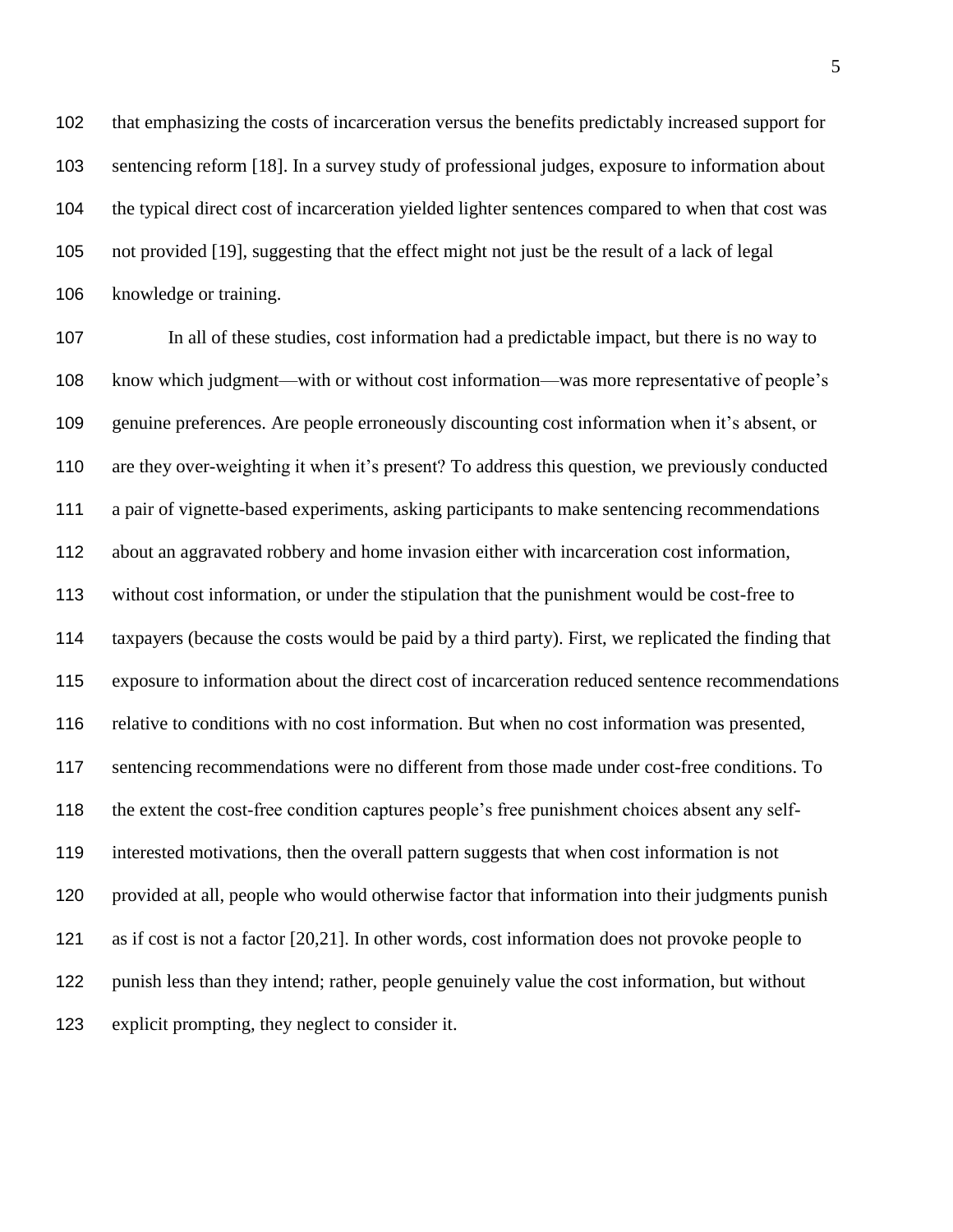Together, these studies suggest that laypeople, and even legal experts, will consider the decision costs in their punishment judgments, but they do so inconsistently. That is, they neglect to factor cost considerations into these judgments unless those costs are transparent.

 Colloquially, they appear to invoke a heuristic that "what you see is all there is" [22]. If so, this tendency would obscure stakeholder's genuine sentencing preferences and could generate over-consumption of criminal justice resources.

 Although the existing research has generated important insights into the effects of cost salience and cost discounting on punishment judgments, less attention has been paid to the specificity of these effects. First, do people place equal consideration on sentencing costs and benefits, or is one more influential than the other? From a legal perspective, the benefits of incarceration (e.g., deterrence and incapacitation) should play a central role [23]. But among laypeople, research suggests that the extent to which such benefits guide punishment attitude formation is relatively weak [24,25]. Moreover, research is lacking on the extent to which support for incarceration is increased by benefit prompts (but see [18]) or the extent to which such effects are counteracted by cost prompts. If punishment recommendations are more responsive to cost prompts than benefits prompts, for instance, then from a rational choice perspective, this would suggest that the cost prompt is more informative with respect to the participant's prior knowledge.

 Second, if punishment judgments are responsive to exposure to the expected consequences of incarceration, is this a calculated response to learning information that was not previously known, or will people change their judgments as a result of cost-benefit salience alone, even when no new information is provided? Thus far, the aforementioned research has assumed a necessary role for cost *information*, typically including dollar values as a part of their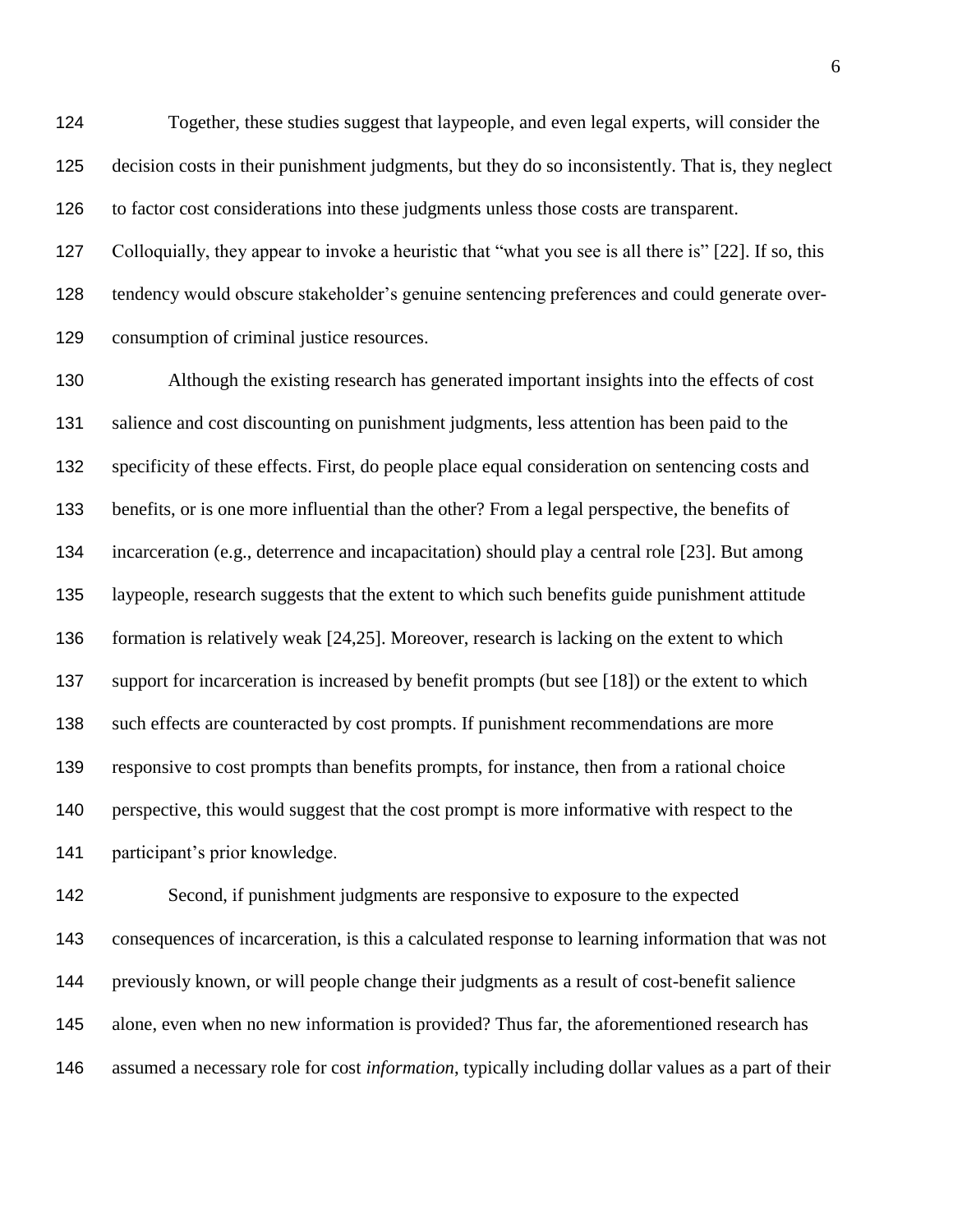stimulus prompts. If new cost or benefit information is necessary to persuade people to change their support for incarceration, this would be consistent with the rational choice perspective. But if people change their punishment judgments in response to prompts containing no new information (e.g., excluding dollar values and other costs), this would suggest that heuristic processes guide typical punishment judgments. According to this cognitive perspective, if people are simply reminded that incarceration is costly or beneficial, but are not provided with any examples or amounts, and they still change their punishment judgments, then this shift is likely based on psychological mechanisms of decision making (e.g. the availability heuristic).

 Finally, existing research on cost neglect in punishment judgments has disregarded the juvenile justice domain. One line of research indicates that public support for financing juvenile incarceration tends to be relatively low, but in these studies, the putative cost of incarceration was always explicit [26,27], precluding a test of cost salience. Examining punishment cost neglect in the juvenile context is pertinent because juvenile incarceration costs are typically far greater (about five times greater) than those of adults [28] To the degree that lay punishers value cost considerations but lack the subject-matter knowledge, we expect that their punishment recommendations will be at least as responsive to cost prompts in the juvenile context as has been observed in adult contexts, but this prediction remains to be tested.

 This article reports two general-population survey experiments: (1) examining the independent contributions of provided cost and benefit information to punishment judgments for juvenile offenders, and (2) examining the effect of cost and benefit prompting on such judgments, but without providing any additional information about the costs or benefits. Human subject research was authorized by the Georgia State University institutional review board: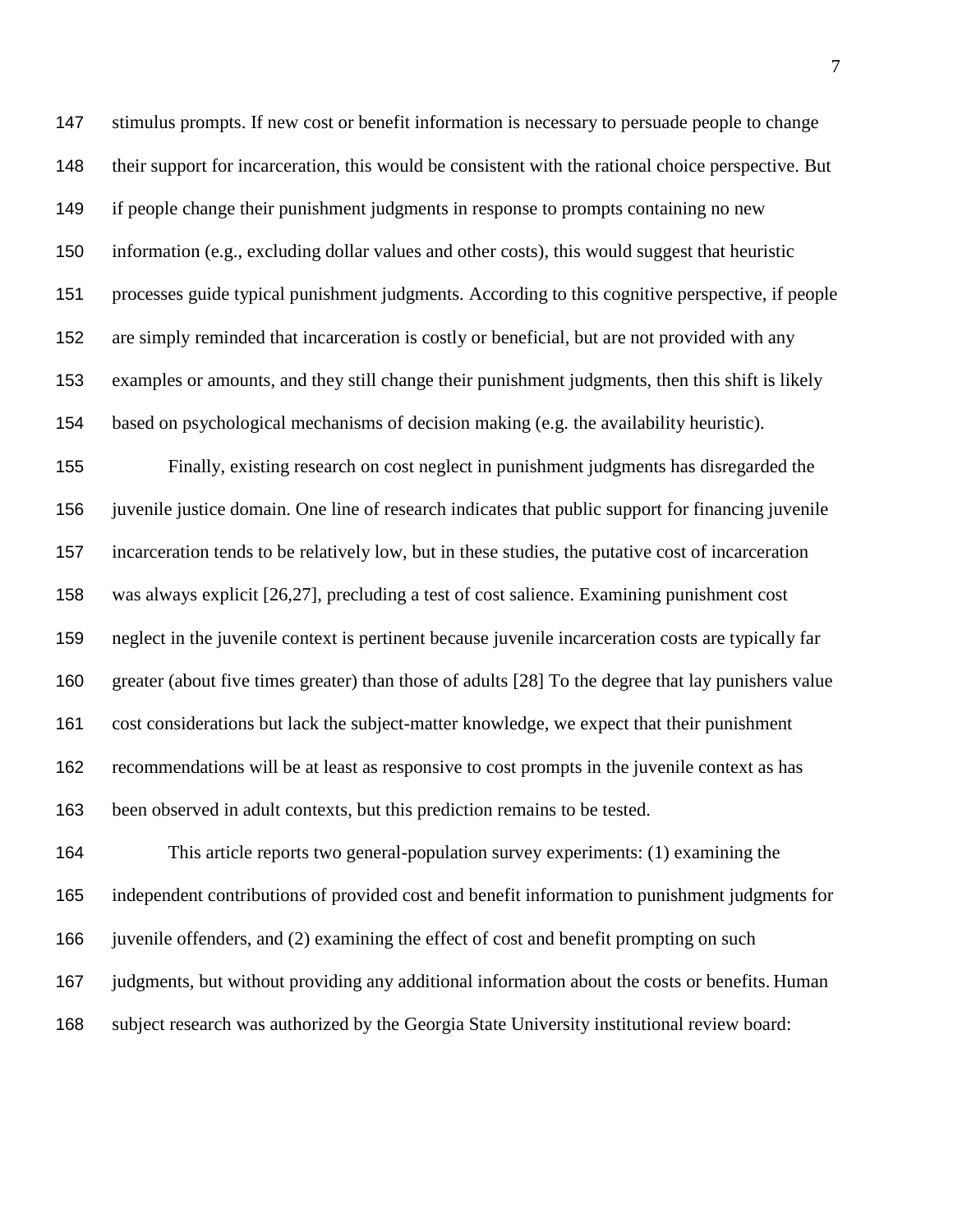- H16349. Written consent was obtained from all participants. All study data files are available 170 from the Open Science Framework (DOI 10.17605/OSF.IO/UVNFY).
- We predicted that, under both of these conditions, increased cost salience would drive down sentencing recommendations because, while people care about the costs, previous research supports that they do not spontaneously consider them without prompting. The inverse effect was not predicted for increasing benefit salience. Although people often explicitly justify their support for incarceration in terms of benefits like deterrence and incarceration, implicit measures of punishment attitudes casts doubt on their actual motivational influence [24,25]. Moreover, to the extent that people do value such benefits of incarceration, we suspect that such benefits are already a salient feature of criminal punishment decisions, so any new benefit information

 salience on juvenile punishment judgments is important because it would suggest the operation of a systematic bias in how laypeople, including voters and taxpayers, weigh the costs versus

presented on this topic could have limited marginal effect. Evidence of a selective effect of cost

benefits of these punishment judgments.

# **Experiment 1**

 The purpose of this experiment was to test the specificity of the effect of cost salience on punishment judgments in a juvenile justice context. Toward this end, we employed an experimental vignette method wherein participants made sentencing recommendations about individual offenders. Although laypeople do not render sentencing recommendations in juvenile cases, we made this design choice because, compared to more abstract policy-position approaches, case narratives about individual offenders are likely to provide a concrete way of activating people's genuine punishment attitudes. If sensitivity to cost-benefit information is the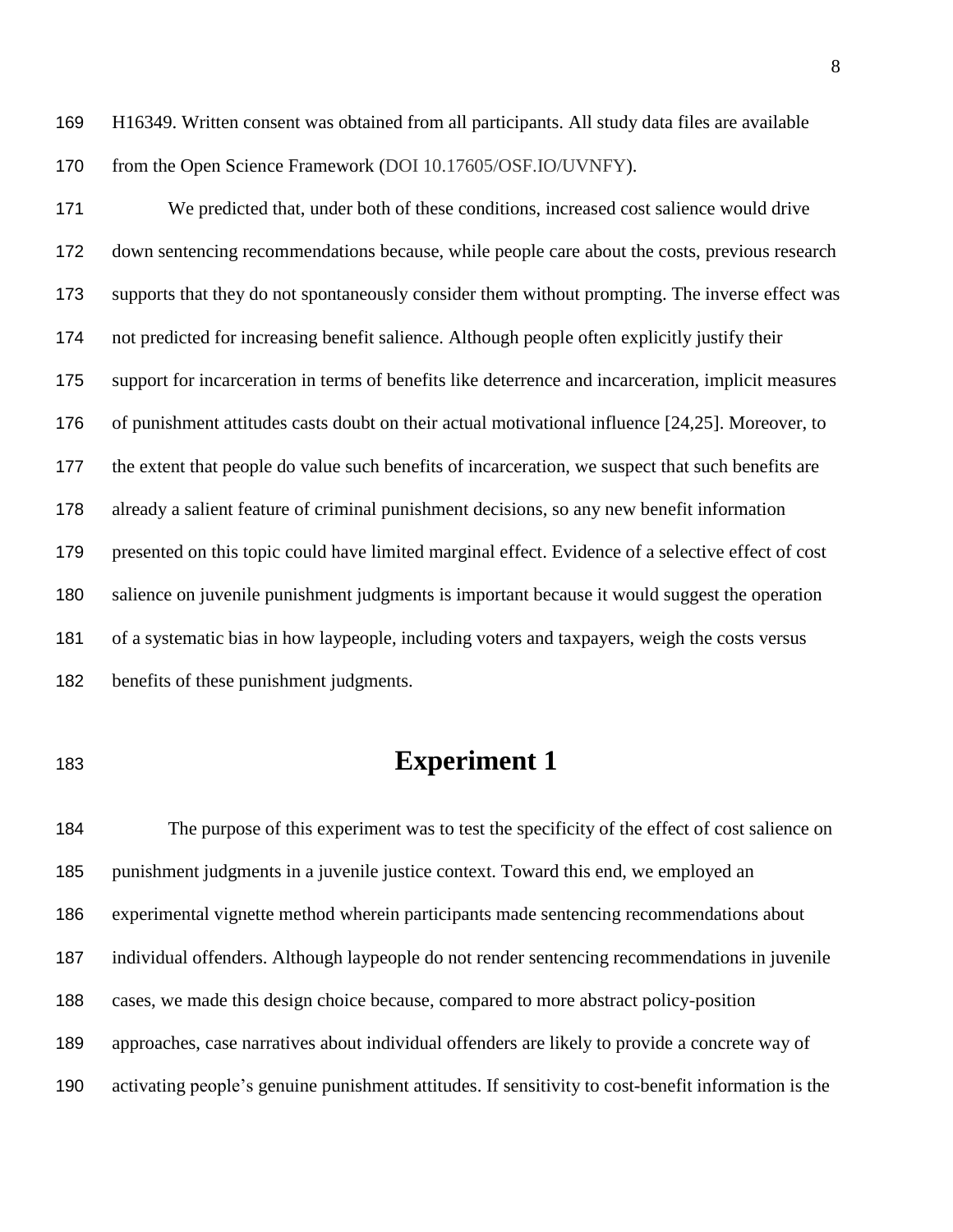result of a calculated response to new information, the effect should be bidirectional, such that exposure to the costs evokes punishment decreases, exposure to the benefits evokes punishment increases, and when both cues are present, any cost and benefit effects should, to some degree, cancel each other out. But if people do not value typical benefits of incarceration, or neglect to consider them by default (i.e., without exposure), then the marginal effect of additional benefits exposure on punishments should be relatively weak; Cost exposure, thus, would exert a disproportionate effect on such punishments. A supplemental aim of this experiment was to examine, in an exploratory fashion, whether any observed effects were influenced by participants' self-reported political ideology, socioeconomic status (SES), or emotion regulation abilities, or their explicit justifications for punishment (i.e., where retributivists less affected by cost prompting?).

# **Method**

#### **Participants**

 Participants were 297 U.S. adults recruited on Amazon Mechanical Turk (see [29]) and paid \$2.00 for their participation. Participation was restricted by age (18+ yrs.), country (U.S.), and an approval rating of 96% or higher (see [30]). Individuals who had previously participated in Mechanical Turk surveys by the principal investigator were blocked from participation. Eighteen were excluded for incomplete data; 11 for failing a multiple-choice attention check ("What are the colors of the American flag?"); 23 for failing to recognize the correct crime type from a multiple-choice list; and 11 for failing to recognize the cost condition to which they were exposed. The remaining 234 reportedly were 50.0% male, 48.7% female, and 1.3% "other" or "prefer not to answer"; 13.2% Hispanic or Latino; 76.5% White/Caucasian, 13.2% Black or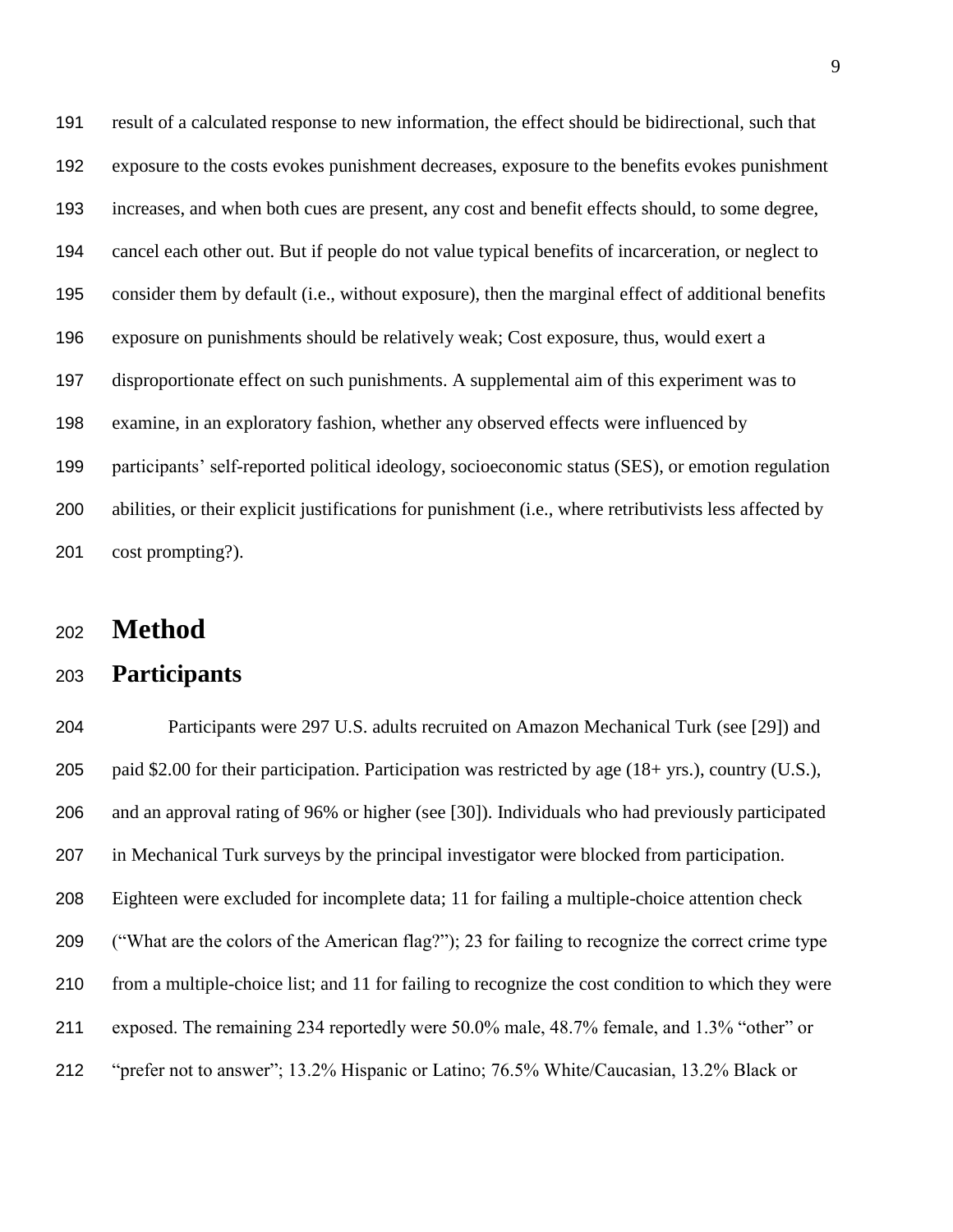African American, 7.3% Asian, and 4.7% other/unknown (ethnic and racial categories were non- exclusive); and with a mean age of 36.4 (*SD* = 11.7). Numbers of participants were similar 215 across conditions, as were gender ratios: Cost Absent (n = 117, 50.4% M), Cost Present (n = 114, 50.9% M), Benefit Absent (n = 113; 52.2% M), Benefit Present (n = 118; 49.2% M).

**Design and Hypotheses**

 The study design was a 2 Cost (present vs. absent) x 2 Benefit (present vs. absent) between-subjects factorial design with random assignment to conditions. In the present-present condition, the order of the cost and benefit statements were counterbalanced. The dependent measure was a sentencing judgment about time in juvenile detention.

*H1*. We hypothesized a main effect of cost salience such that sentencing recommendations would be lower when cost information was present than absent. We did not predict a change in punishment as a function of benefit salience or the cost-by-benefit interaction because we expected that people would have already factored the benefit information into their initial punishment judgments by default.

### **Materials and procedure**

 The criminal case summary was adapted from Rachlinski et al. [19] and described a fictitious juvenile defendant convicted of drug trafficking, followed by statements putatively provided by the sentencing advisory commission. The statement of the benefits of incarceration reported that incarcerating the defendant would likely prevent three new violent crimes for each year in custody because his detainment would reduce the number of unlawful debt collections and other risky encounters in the criminal supply chain. (The stipulation of "three" violent crimes was empirically derived from a pilot test of 32 independent Mechanical Turk workers responding to the multiple choice question: "How many violent crimes do you think are actually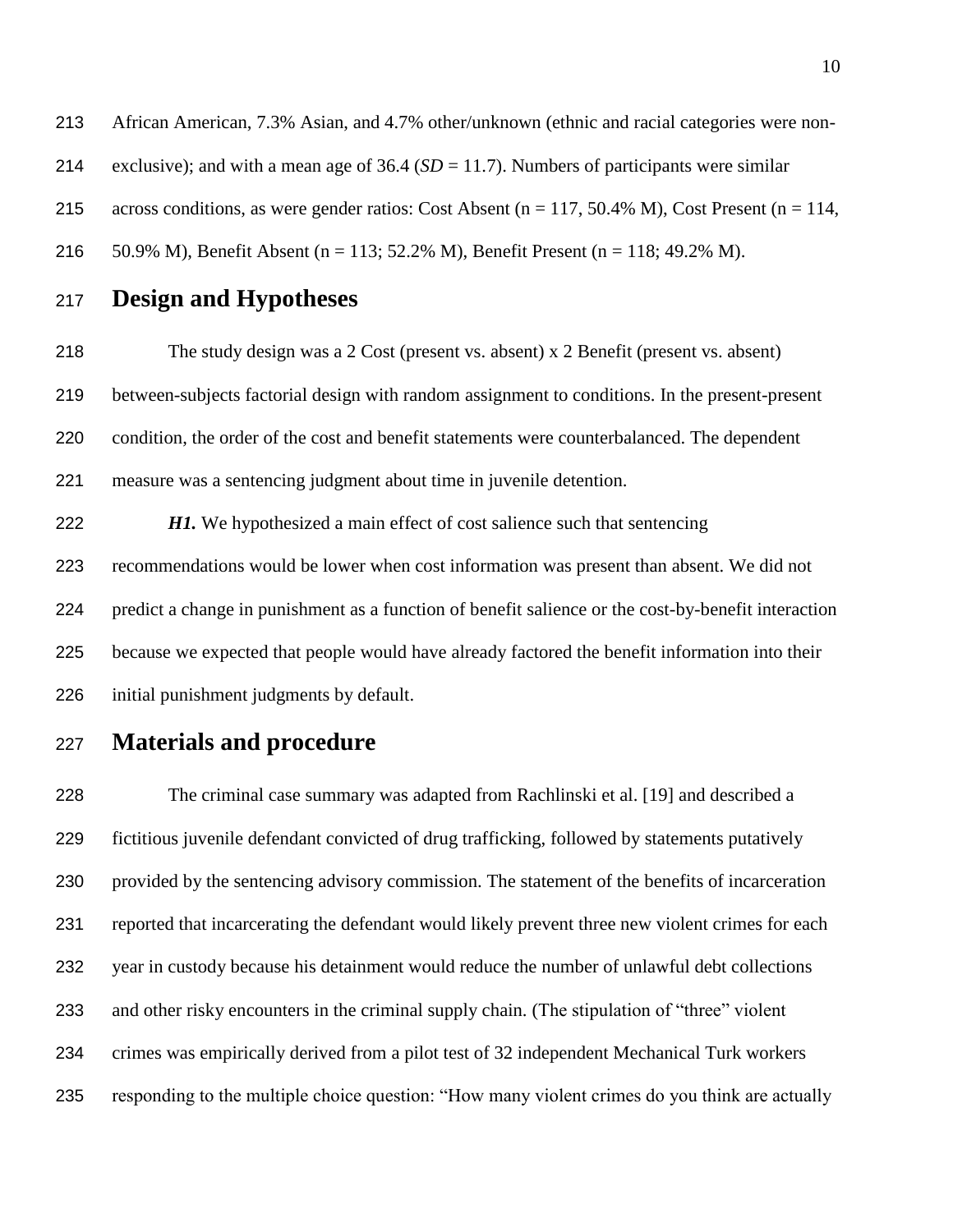prevented when a drug trafficker is incarcerated for 1 year in prison in the United State on average?".)

| 238                                                                                            | The statement of the costs of incarceration reported the true-to-life taxpayer cost of                                                                                                                                                                                                                                                                                                                                                                                                                                                                                                                                                                                                                                                                                                                                                                                                                                                                                                                                                                                                                                                                                                                                                                                                     |
|------------------------------------------------------------------------------------------------|--------------------------------------------------------------------------------------------------------------------------------------------------------------------------------------------------------------------------------------------------------------------------------------------------------------------------------------------------------------------------------------------------------------------------------------------------------------------------------------------------------------------------------------------------------------------------------------------------------------------------------------------------------------------------------------------------------------------------------------------------------------------------------------------------------------------------------------------------------------------------------------------------------------------------------------------------------------------------------------------------------------------------------------------------------------------------------------------------------------------------------------------------------------------------------------------------------------------------------------------------------------------------------------------|
| 239                                                                                            | \$148,000 for each year of custody [28]. Defining the cost of incarceration in terms of direct                                                                                                                                                                                                                                                                                                                                                                                                                                                                                                                                                                                                                                                                                                                                                                                                                                                                                                                                                                                                                                                                                                                                                                                             |
| 240                                                                                            | monetary cost is admittedly narrow and ignores the many other potential collateral consequences                                                                                                                                                                                                                                                                                                                                                                                                                                                                                                                                                                                                                                                                                                                                                                                                                                                                                                                                                                                                                                                                                                                                                                                            |
| 241                                                                                            | of incarceration. To offset this problem, we specified that the funds spent on incarceration is                                                                                                                                                                                                                                                                                                                                                                                                                                                                                                                                                                                                                                                                                                                                                                                                                                                                                                                                                                                                                                                                                                                                                                                            |
| 242                                                                                            | money that could otherwise have been invested in reentry support services known to reduce the                                                                                                                                                                                                                                                                                                                                                                                                                                                                                                                                                                                                                                                                                                                                                                                                                                                                                                                                                                                                                                                                                                                                                                                              |
| 243                                                                                            | risk of reoffending. This design choice means that it is not possible to determine which of these                                                                                                                                                                                                                                                                                                                                                                                                                                                                                                                                                                                                                                                                                                                                                                                                                                                                                                                                                                                                                                                                                                                                                                                          |
| 244                                                                                            | two cost types is the primary driver of any observed effects, but if they operate in combination,                                                                                                                                                                                                                                                                                                                                                                                                                                                                                                                                                                                                                                                                                                                                                                                                                                                                                                                                                                                                                                                                                                                                                                                          |
| 245                                                                                            | this would be consistent with our theoretical framework. The crime of drug trafficking was used                                                                                                                                                                                                                                                                                                                                                                                                                                                                                                                                                                                                                                                                                                                                                                                                                                                                                                                                                                                                                                                                                                                                                                                            |
| 246                                                                                            | because it is a common example of a crime that is relatively moderate in seriousness, and while                                                                                                                                                                                                                                                                                                                                                                                                                                                                                                                                                                                                                                                                                                                                                                                                                                                                                                                                                                                                                                                                                                                                                                                            |
| 247                                                                                            | an explicit test of the effect of crime seriousness was beyond the scope of this project, we                                                                                                                                                                                                                                                                                                                                                                                                                                                                                                                                                                                                                                                                                                                                                                                                                                                                                                                                                                                                                                                                                                                                                                                               |
| 248                                                                                            | nonetheless expect that sensitivity to cost information will be greatest among crimes of low to                                                                                                                                                                                                                                                                                                                                                                                                                                                                                                                                                                                                                                                                                                                                                                                                                                                                                                                                                                                                                                                                                                                                                                                            |
| 249                                                                                            | moderate seriousness. The vignette text and manipulations were as follows:                                                                                                                                                                                                                                                                                                                                                                                                                                                                                                                                                                                                                                                                                                                                                                                                                                                                                                                                                                                                                                                                                                                                                                                                                 |
| 250<br>251<br>252<br>253<br>254<br>255<br>256<br>257<br>258<br>259<br>260<br>261<br>262<br>263 | Joseph Campbell, a high school dropout, was arrested at a party for allegedly selling 50<br>grams of methamphetamine. Joseph was charged with drug trafficking. The evidence at trial,<br>which included testimony from an undercover police officer and two other witnesses, showed<br>convincingly that he exchanged the methamphetamine for \$3,000 in cash. Joseph is 17-years-old,<br>has a spotty employment record, and a history of drug addiction. He has one prior conviction for<br>possession of methamphetamine.<br>In your jurisdiction, methamphetamine sales carries a maximum sentence of 6 years in a<br>secure juvenile detention center. [BENEFIT STATEMENT:] According to your jurisdiction's<br>sentencing advisory commission, incarcerating Joseph would likely prevent 3 new violent crimes<br>for each year of custody. This is because his detainment would reduce the number of unlawful<br>debt collections and other risky encounters in the criminal supply chain. On the other hand,<br>[COST STATEMENT:] the commission states that incarcerating Joseph would likely cost<br>taxpayers \$148,000 for each year of custody. This is money that could otherwise have been<br>invested in reentry support services known to reduce the risk of reoffending. |
| 264<br>265                                                                                     | Immediately following the narrative, the dependent measure was delivered. Participants                                                                                                                                                                                                                                                                                                                                                                                                                                                                                                                                                                                                                                                                                                                                                                                                                                                                                                                                                                                                                                                                                                                                                                                                     |

were asked to indicate how much time in a juvenile detention center the defendant should receive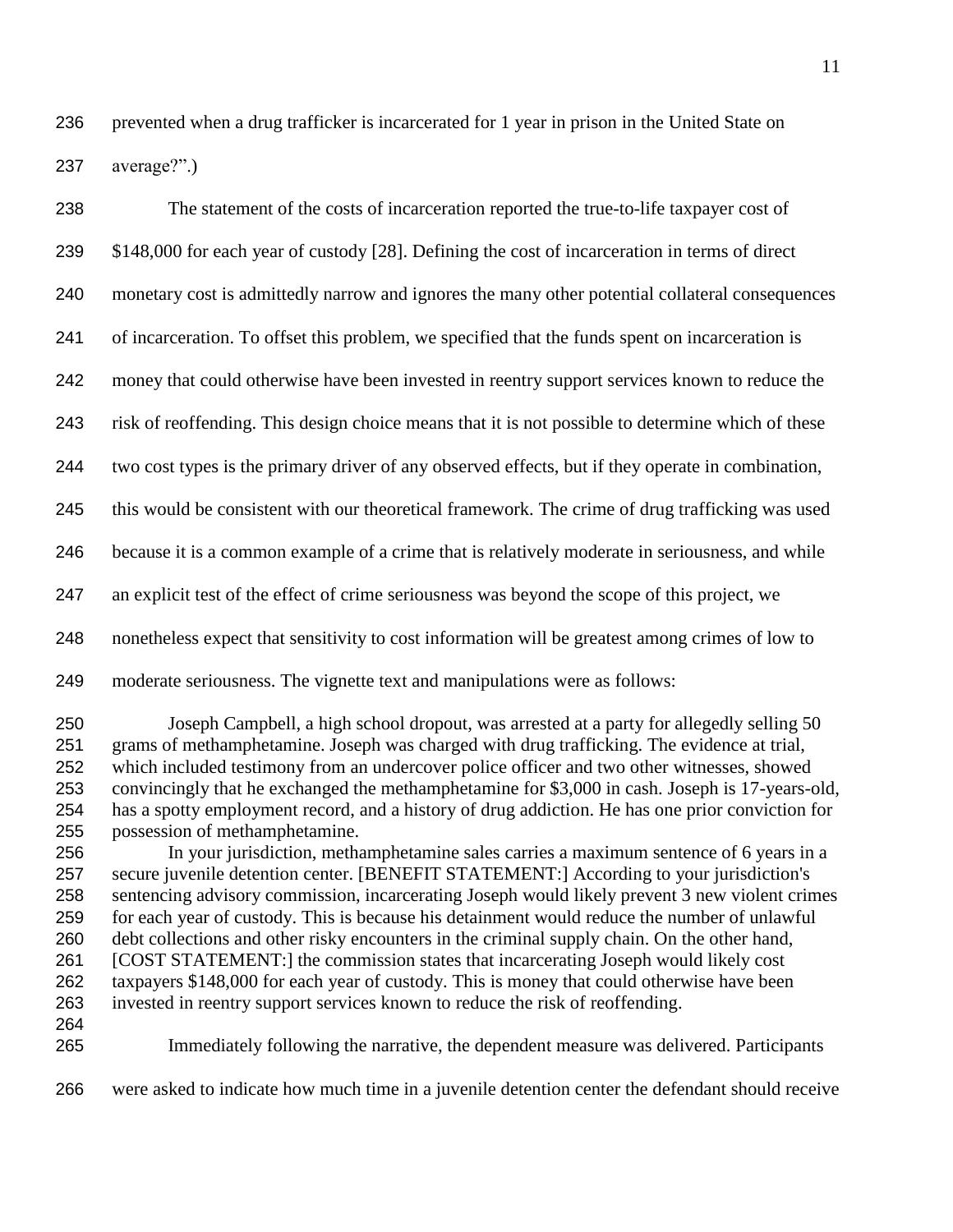on a ratio slider scale from 0 to 6 years. We also assessed participants' relative endorsement of five common motivations for punishment [31] to test whether people who are motivated by retribution might be less responsive to cost salience than others. This instrument asks respondents to rank order statements describing one of four justifications for punishment: retribution, specific deterrence, general deterrence, and rehabilitation (e.g., "People who commit crimes should be punished because: [RETRIBUTION] by punishing them we give them what they deserve and giving offenders their just deserts is a good thing"). Respondents who ranked the retributive item among their top two justifications were classified as relatively supportive of retributivism. All others were classified as more supportive of utilitarianism. The Difficulties in Emotion Regulation Scale (DERS-SF [32]) was also collected to explore its relation to cost salience, predicated on a significant association between DERS total score and punishment recommendations. Finally, we assessed participants' self-reported demographic information, including political ideology, from very liberal (-3) to very conservative (+3), and SES (lower, lower-middle, upper-middle, and upper).

# **Results**

 As a check of the credibility of the evidence, participants were asked whether there was enough evidence to support the defendant's conviction. The vast majority (94.83%) answered affirmatively.

 Next, a two-way Analysis of Variance (ANOVA) was employed to test for any independent and interactive effects of cost and benefit information on recommended sentence length. (A pre-test showed no main effect of order on sentencing recommendations within the 288 present-present condition,  $F(1, 57) = .09$ ,  $p = .771$ , so we did not enter order as a factor in our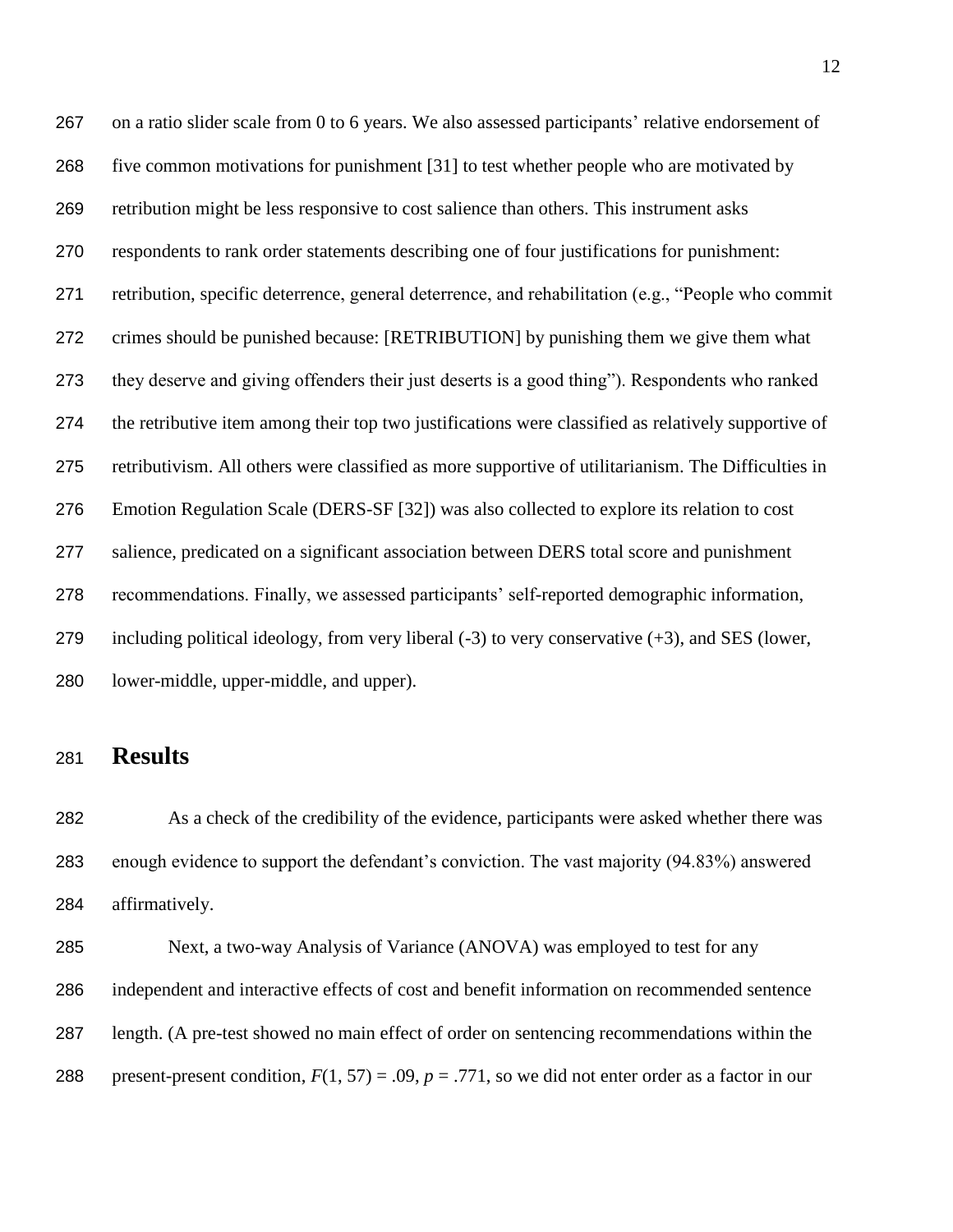289 models.) The overall model was significant,  $F(3, 230) = 5.02$ ,  $p = .002$ ,  $1-\beta = .91$ , and all 290 comparisons were consistent with our hypothesis. First, we found a main effect of cost, *F*(1, 230) 291 = 13.58,  $p < .001$ , 1- $\beta = .96$ , such that sentencing recommendations were significantly (~28.7%) 292 lower in the presence of information about the cost of incarceration (*M* = 1.96, *SE* = .15, 95% CI 293 [1.66, 2.26]) than without it ( $M = 2.75$ ,  $SE = .15$ , 95% CI [2.45, 3.04],  $\eta^2 = .056$ , Bonferroni 294 corrected). Yet, there were no main effects of benefit information,  $F(1, 230) = .89$ ,  $p = .348$ ,  $1 - B =$ 295 .16, (*M-*present = 2.25, *SE* = .15; *M*-absent = 2.45, *SE* = .15), and no cost-by-benefit interaction, 296  $F(1, 230) = .51, p = .478, 1-\beta = .11.$ 

 To more fully evaluate the effect of cost information on sentences, we constructed a hierarchical linear regression to rule out possible influences of age and gender. Age and gender were entered as first-level predictors, and the cost condition was entered at the second-level. 300 Neither age nor gender exerted main effects on sentence length,  $R^2 = .009$ ,  $F(2, 201) = .90$ ,  $p =$ 301 .409, but cost information exerted the predicted effect above and beyond age and gender,  $R^2 =$ 302 .044,  $t(201) = -2.71$ ,  $p = .007$ ,  $B = -.618$ ,  $\eta_p^2 = -.188$ . Taken together, punishment judgments were selectively responsive to cost information. Presenting benefit information did nothing to counteract this effect. (See Fig. 1.)

#### 305 [INSERT FIG. 1 AND CAPTION HERE]

306 **Figure 1.** Sentence recommendations were lower following exposure to information about the 307 cost of incarceration relative to no cost information ( $p < .001$ ), but sentence recommendations 308 with and without exposure to benefit information did not differ from one another (*p* = .348), nor 309 was there a cost-by-benefit interaction  $(p = .478)$ .

310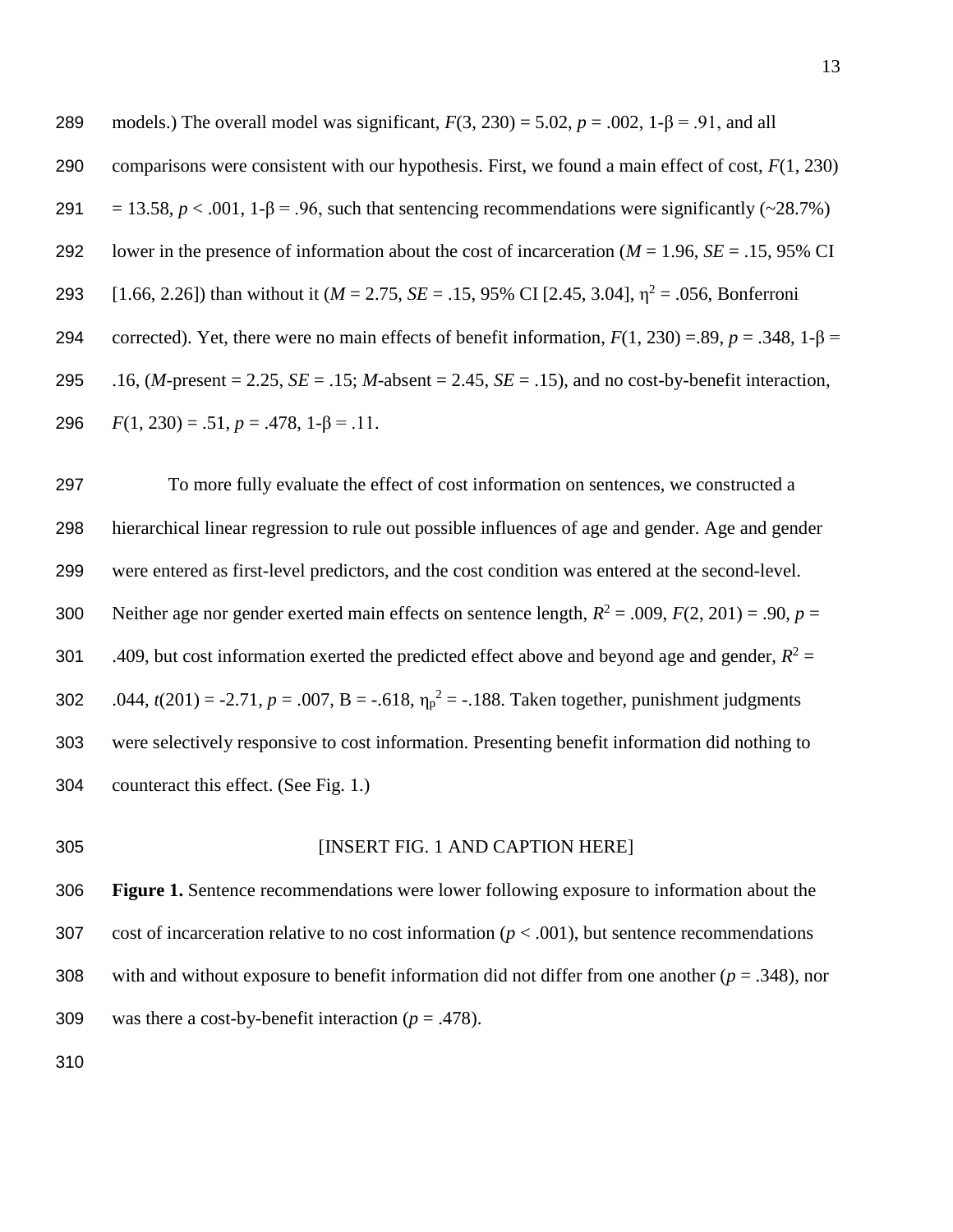| 311 | Next, we asked whether people who ranked retribution as an important justification for                        |
|-----|---------------------------------------------------------------------------------------------------------------|
| 312 | criminal punishment might be less responsive to the reductive effect of cost salience on                      |
| 313 | punishment than those who ranked retribution as less important. According to a two-way                        |
| 314 | ANOVA with cost level (present vs. absent) and punishment justification (support for                          |
| 315 | retributivism vs. utilitarianism) as between-subjects factors, there was not a significant                    |
| 316 | interaction between support for retribution and cost salience on sentencing recommendation, $F(1, 1)$         |
| 317 | $(230) = .97$ , $p = .33$ , $1-\beta = .16$ , suggesting that sensitivity to cost salience might have similar |
| 318 | effects on individuals regardless of their explicit justifications for punishment. However,                   |
| 319 | descriptively speaking, the mean scores demonstrated consistency with the predictions of such an              |
| 320 | interaction, whereby participants who were exposed to cost information and who ranked low in                  |
| 321 | the retributive motive tended to recommend lighter sentences than those in the other three                    |
| 322 | conditions (retributive/cost present $M = 2.86$ ; $SE = .49$ , 95% CI [1.90, 3.83]; retributive/cost          |
| 323 | absent $M = 2.98$ , $SE = .54$ , 95% CI [1.91, 4.04]; non-retributive/cost absent $M = 2.73$ , $SE = .16$ ,   |
| 324 | 95% CI [2.42, 3.03]). Thus, it is possible that this model was not sufficiently powerful to detect a          |
| 325 | true interactive effect.                                                                                      |

 Last, we separately examined whether the effect of cost salience on sentencing recommendations might depend on self-reported political ideology or SES (characterized by a median split), or on the total score of the Difficulties in Emotion Regulation Scale (DERS). A two-way ANOVA with political ideology yielded a significant overall model, *F*(3, 228) = 8.07, *p* < .001, 1-β = .99, with a marginal interaction, *F*(1, 228) = 3.18, *p* < .076, 1-β = .43, suggesting 331 that, relative to no cost information ( $M = 2.65$ ,  $SE = .21$ , 95% CI [2.23, 3.08]), the presence of cost information tended to reduce sentencing recommendations for liberals (*M* = 1.50, *SE* = .21, 95% CI [1.09, 1.92], *p* < .001) but not conservatives (*M* = 2.84, *SE* = .21, 95% CI [2.44, 3.25], *p*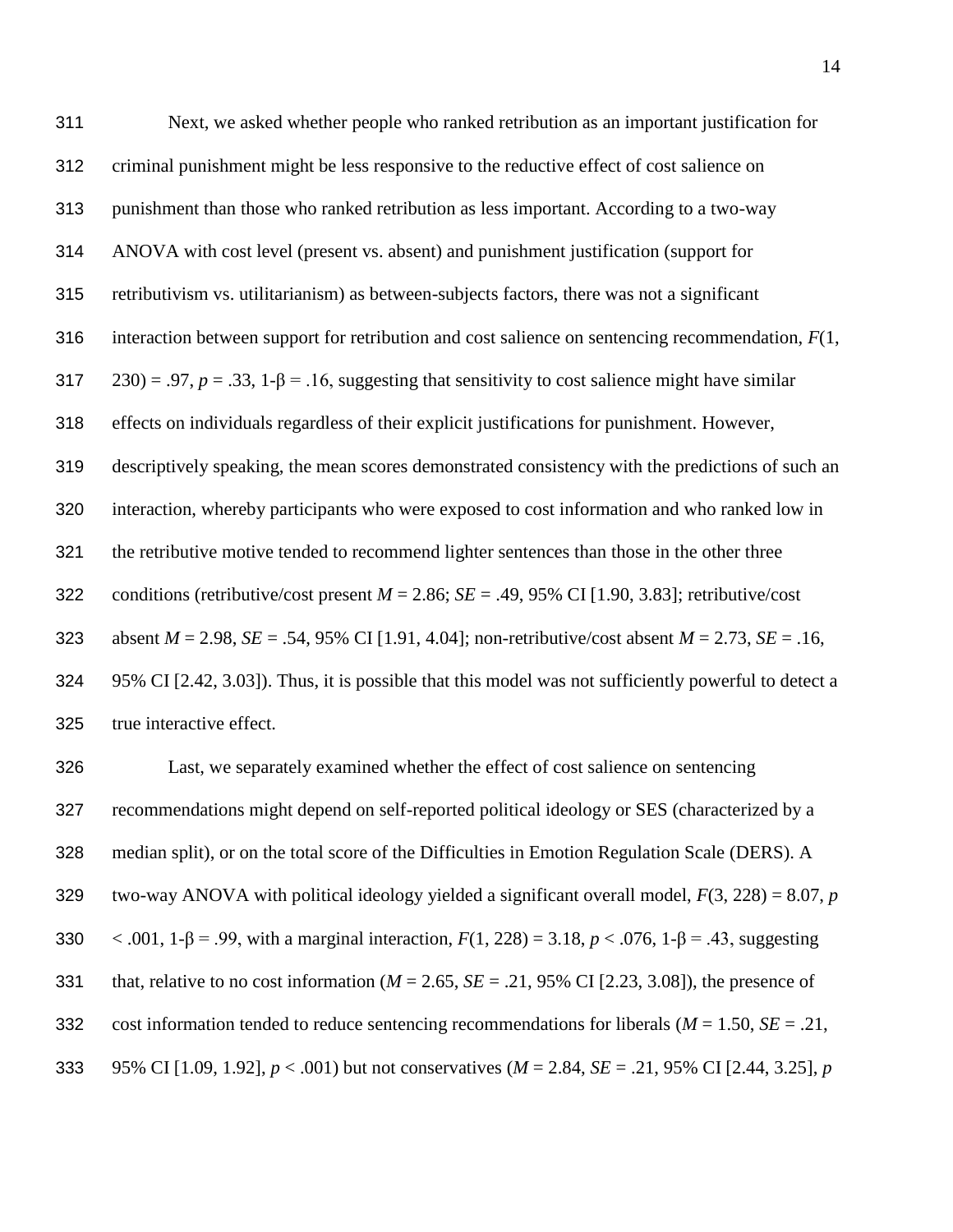$334 = 0.18$ ). SES, however, did not moderate the effect of cost salience on sentence recommendations, 335  $F(1, 219) = 2.29$ ,  $p = .13$ ,  $1-\beta = .34$ . Finally, DERS score was not correlated with sentencing 336 scores  $(r = .02, p = .749)$ , so no further analysis of this question was conducted.

 The overall pattern of results suggests that juvenile punishment recommendations are predictably responsive to exposure to information about the costs of incarceration but not the benefits. The cost effect discredits the deontological prediction that punishment judgments should exclude cost considerations. In contrast, the cost effect can be explained by the rational choice perspective, which predicted that people should factor new cost information into their punishment judgments. From this perspective, the cost effect permits the inference that participants, on average, valued the costs of incarceration, and the cost information provided was significantly greater than any prior estimate they might have consulted.

 The null effect of the benefit information in this first experiment is open to interpretation. This result could potentially indicate that our participants did not value deterrence, but this interpretation would directly contradict a body of research that suggests otherwise (e.g., (33– 35)), as well as our own pilot data. A more plausible explanation, still consistent with the economic framework, is that the benefit information provided was not ultimately informative to participants because the deterrent effect, as we defined it, was on par with what participants already believed. That is, it did not require them to update their prior beliefs, so an increase in punishment was not necessary. While this rational choice perspective is plausible, the cognitive perspective made similar predictions. Experiment 2 was constructed to de-confound these alternative explanations.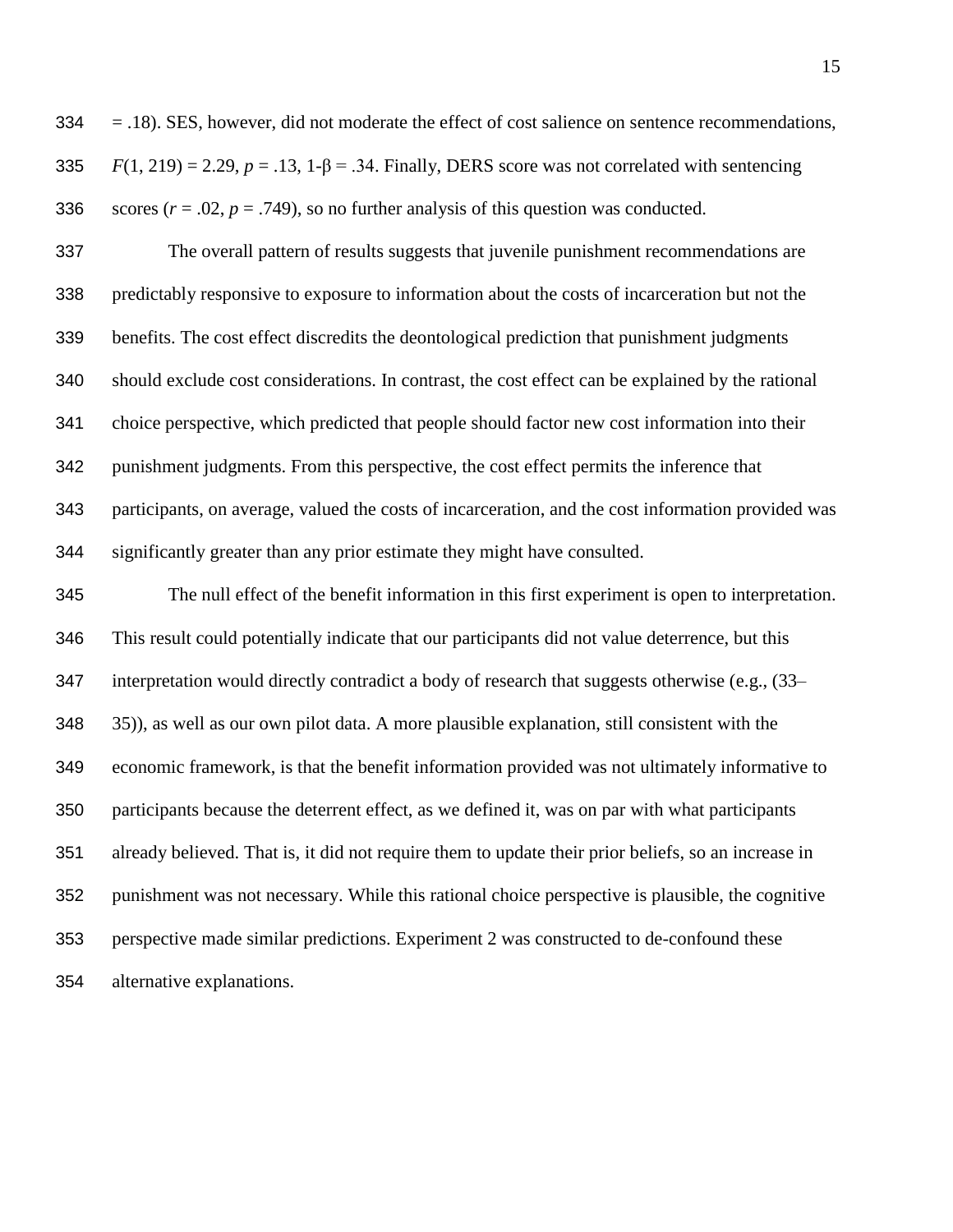# **Experiment 2**

 Extending the findings of Experiment 1, Experiment 2 tested whether the reductive effect of cost exposure on punishment is a calculated response to learning new information relevant to the decision, or instead the result of cognitive availability, whereby a minimal prompt about the presence of those costs is sufficient to inspire preference change, even without new information being presented.

 The rational choice perspective is predicated on the introduction of new cost-benefit information and predicts consistency across exogenous contexts. So, if sentencing attitudes are truly driven by economic reasoning, then these attitudes should not be influenced by mere appeals to prior beliefs about the costs and benefits of incarceration. But if sentencing judgments change in response to self-generated cost-benefit information, even when no new information is provided, this would violate the consistency tenet of the rational choice perspective and instead favor the cognitive perspective. According to this perspective, though people may ultimately care about the costs of incarceration, they do not spontaneously consider those costs without the aid of external prompts that make these costs more salient. This prediction formed the basis of Experiment 2.

# **Method**

#### **Participants**

 Participants were 343 U.S. adults recruited on Amazon Mechanical Turk. All recruitment procedures were the same as Experiment 1 except that they were paid \$1.50 for their participation. Twenty-one were excluded for incomplete data; 7 for failing the "American flag"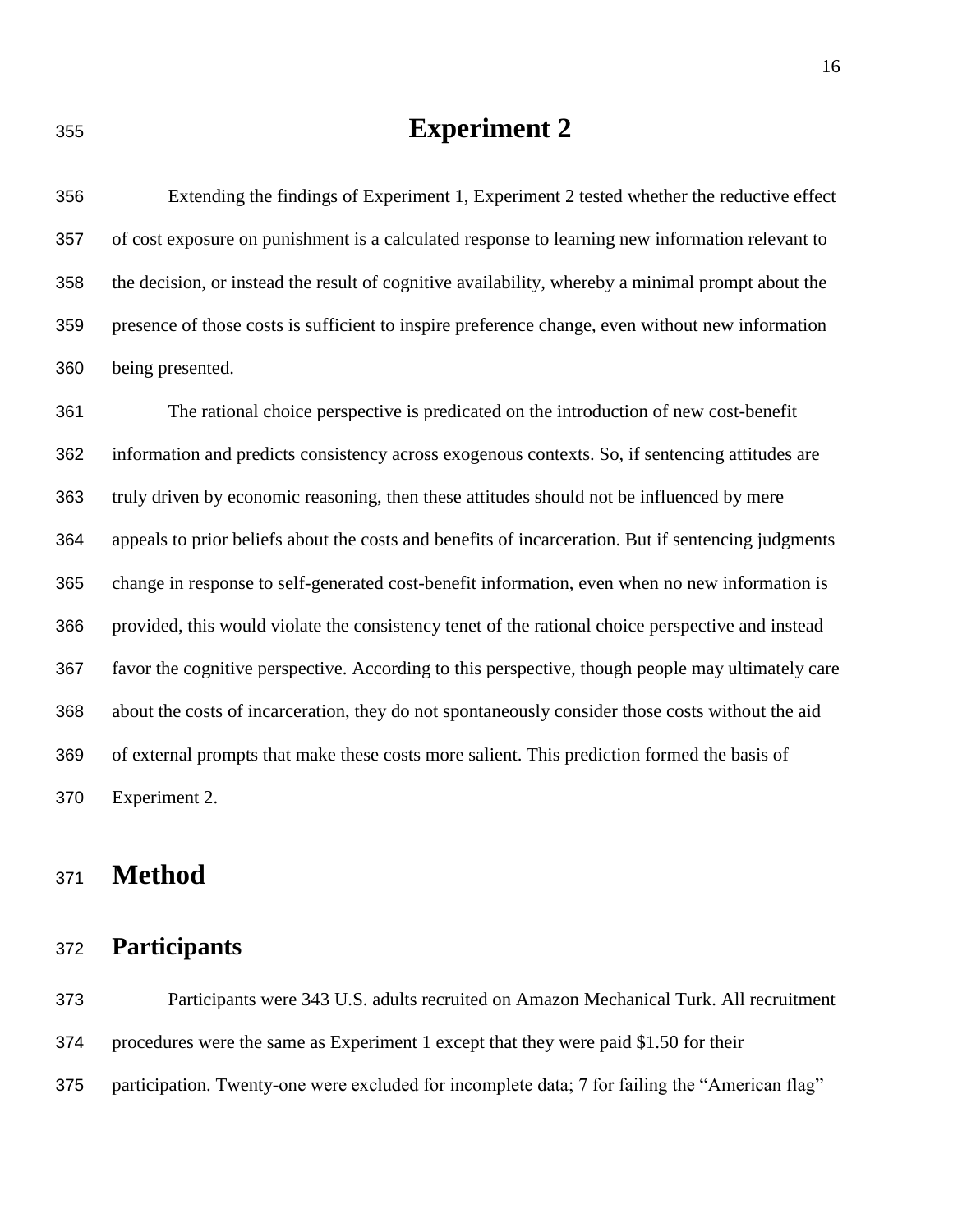attention check; and 14 were excluded for failing to recognize the correct crime type from a multiple-choice list. The remaining 301 reportedly were 57.1% male, 42.5% female, and 0.3% preferred not to answer; 11.0% Hispanic or Latino; 81.1% White/Caucasian, 9.0% Black or African American, 7.0% Asian, and 5.3% other/unknown (ethnic and racial categories were non- exclusive); and with a mean age of 37.7 (*SD* = 12.4). Numbers of participants were similar across conditions: Salient Cost (n = 105, 65.7% M), Salient Benefit (n = 97, 48.5% M), Control 382 condition ( $n = 99$ ; 56.6% M).

*Design and Hypotheses*

 The experiment employed a between-subjects, three groups design with random assignment to one of three prompts: salient cost, salient benefit, and a control condition. A cost- and-benefit condition was not included in this design because no such interaction was observed in Experiment 1. All participants read a hypothetical criminal case summary about a juvenile drug trafficking case. The two treatment conditions prompted participants to generate three examples of costs and benefits of incarceration, respectively. The control condition prompted participants to generate a list of three unrelated words. This condition enables us to understand how the cost and benefit conditions compare, not just to each other, but to a thematically neutral benchmark designed to take about the same amount of time. We limited each list to three items to minimize demand characteristics. Specifically, research on the availability heuristic suggests that when people are unable to generate a large number of requested items, they tend to interpret their relatively low performance as evidence that the real world must not contain many instances of that item (36). The dependent measure was a sentencing judgment.

 *H1***.** Our primary hypothesis was that, when participants were minimally prompted (without the provision of new cost information) to consider the negative consequences of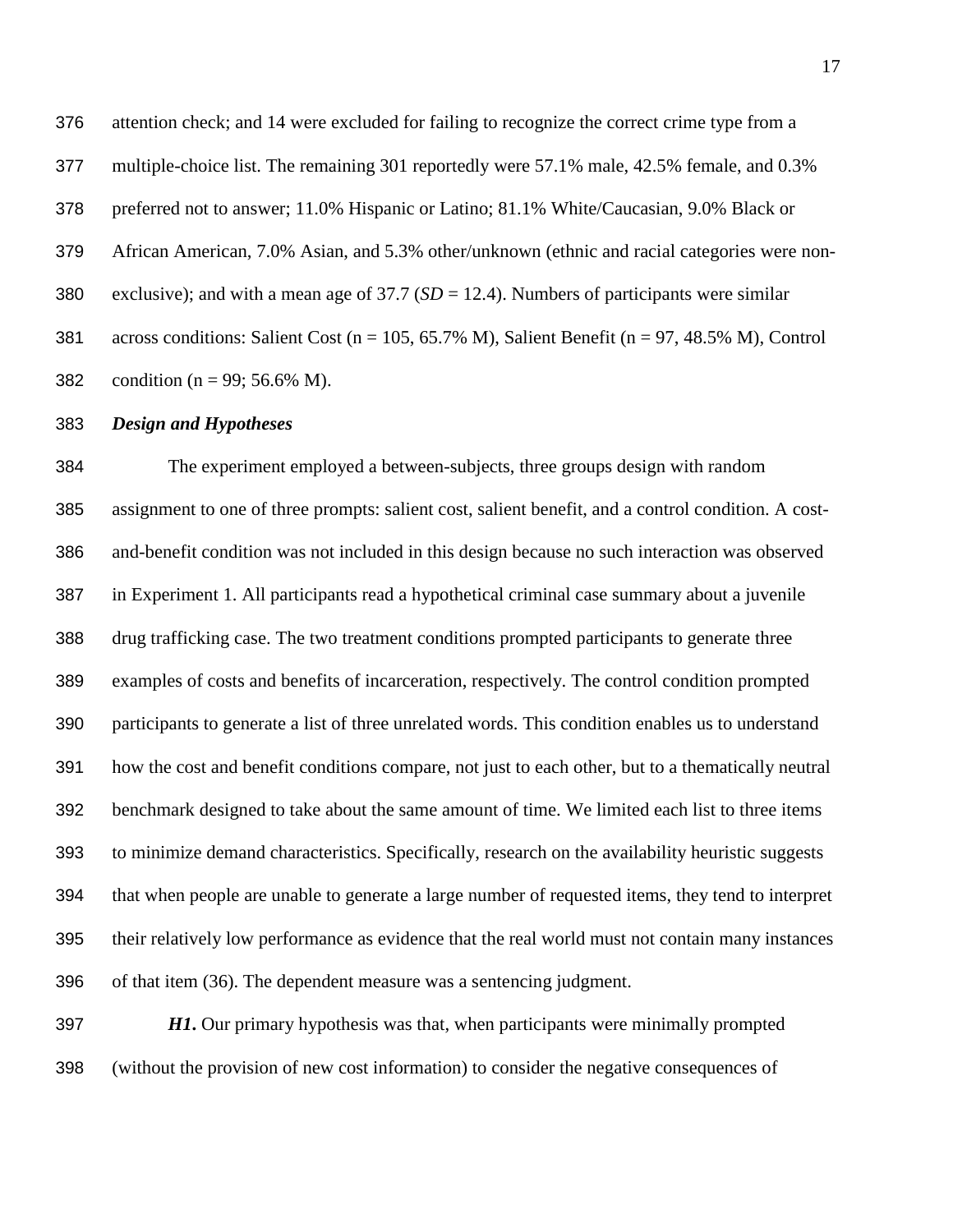incarceration, sentencing judgments would be more lenient than in either the control or the salient benefit conditions.

 *H2***.** Based on the results of Experiment 1, we also predicted that sentencing judgments in the salient benefit condition would not differ from the control condition.

#### **Materials and procedure**

 We presented a vignette describing a fictitious case of juvenile drug trafficking. The vignette was identical to that of Experiment 1 with two exceptions: (1) The new vignette included an additional clause clarifying that the defendant was tried as a juvenile for a felony; (2) Instead of positing substantive cost and benefit information, the following manipulation was administered: In the salient cost condition, participants were asked to imagine that they had just read a newly released government report stating that custodial sentences produce many [negative] consequences for the community. They were then instructed to list three examples of possible [negative] consequences of incarcerating the defendant. Participants in the salient benefit condition followed the same instructions for positive consequences. This experiment also included an affectively neutral condition to control for the additional cognitive demands evoked by the treatment conditions, such that those who were not exposed to cost or benefit prompts would engage in an unrelated task of similar difficulty. In the control condition, participants were 416 instructed to list three words whose third character is the letter 'k' (adapted from Tversky  $\&$  Kahneman, 1973). (See S1 Appendix for exact vignette text and manipulations.) Following the salience manipulation, the dependent measure was delivered. Participants were asked to indicate how much time in a juvenile detention center the defendant should receive on a ratio slider scale from 0 to 4 years, slightly shorter than the scale used in Experiment 1 to approximate a more normal distribution. All additional survey questions were the same as in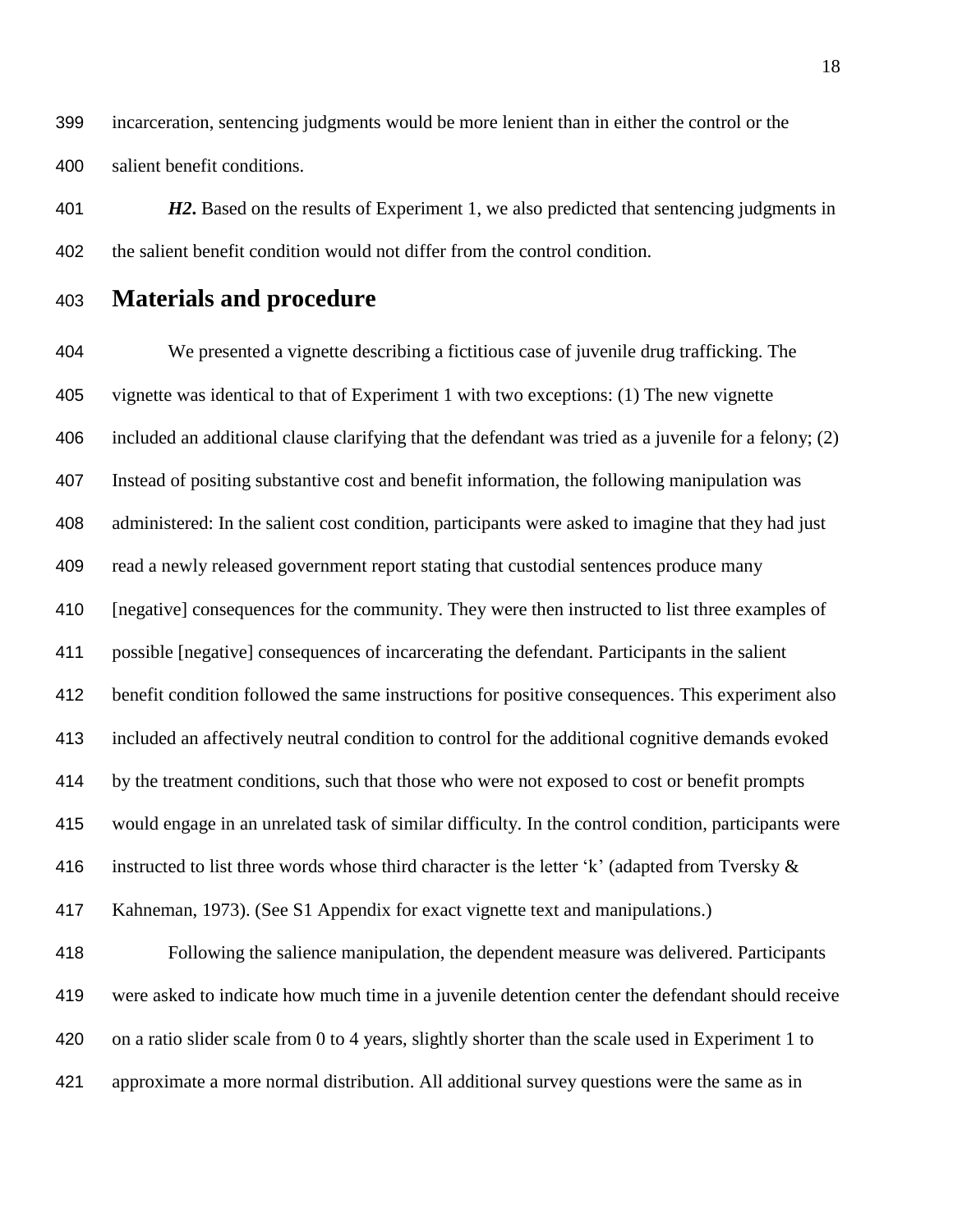Experiment 1 except that the DERS was not included, and the punishment justification scale included an additional statement for ranking the importance of giving the victim's friends and family the revenge they deserve (coded as a retributive item).

 Text-based responses to the listing task were coded for qualitative analysis. All such responses were coded by two independent, trained raters who were blind to the study hypotheses. Coding categories were predefined by the investigators. The initial categories for positive consequences were: Incapacitation, Specific deterrence, General deterrence, Rehabilitation, Justice, and Revenge. The initial categories for negative consequences were: Increased recidivism; Monetary/Opportunity costs, Collateral consequences for defendant, Collateral consequences for defendant's family, and Violates principles of fairness/justice. A miscellaneous category was also included. Interrater reliability was assessed using all responses except those assigned by either rater to the miscellaneous category and exceeded conventional criteria (Kappa  $434 = 0.828$ . Coding discrepancies between raters were then resolved by the principal investigator where justified by our a priori category definitions. Finally, to increase representation of low frequency categories, the categories were aggregated into the following scheme: Incapacitation/Deterrence, Rehabilitation, and Retribution (for the positive consequences condition), and Collateral consequences for the offender and family, Collateral consequences for the community, and Monetary/opportunity costs (for the negative consequences condition).

### **Results**

 Our hypotheses were tested using a one-way ANOVA with prompt (salient costs, salient benefits, vs. the control condition) as the independent variable and sentence recommendation as 443 the dependent variable. The model was significant,  $F(2, 298) = 3.81$ ,  $p = .023$ ,  $1-\beta = .69$ . As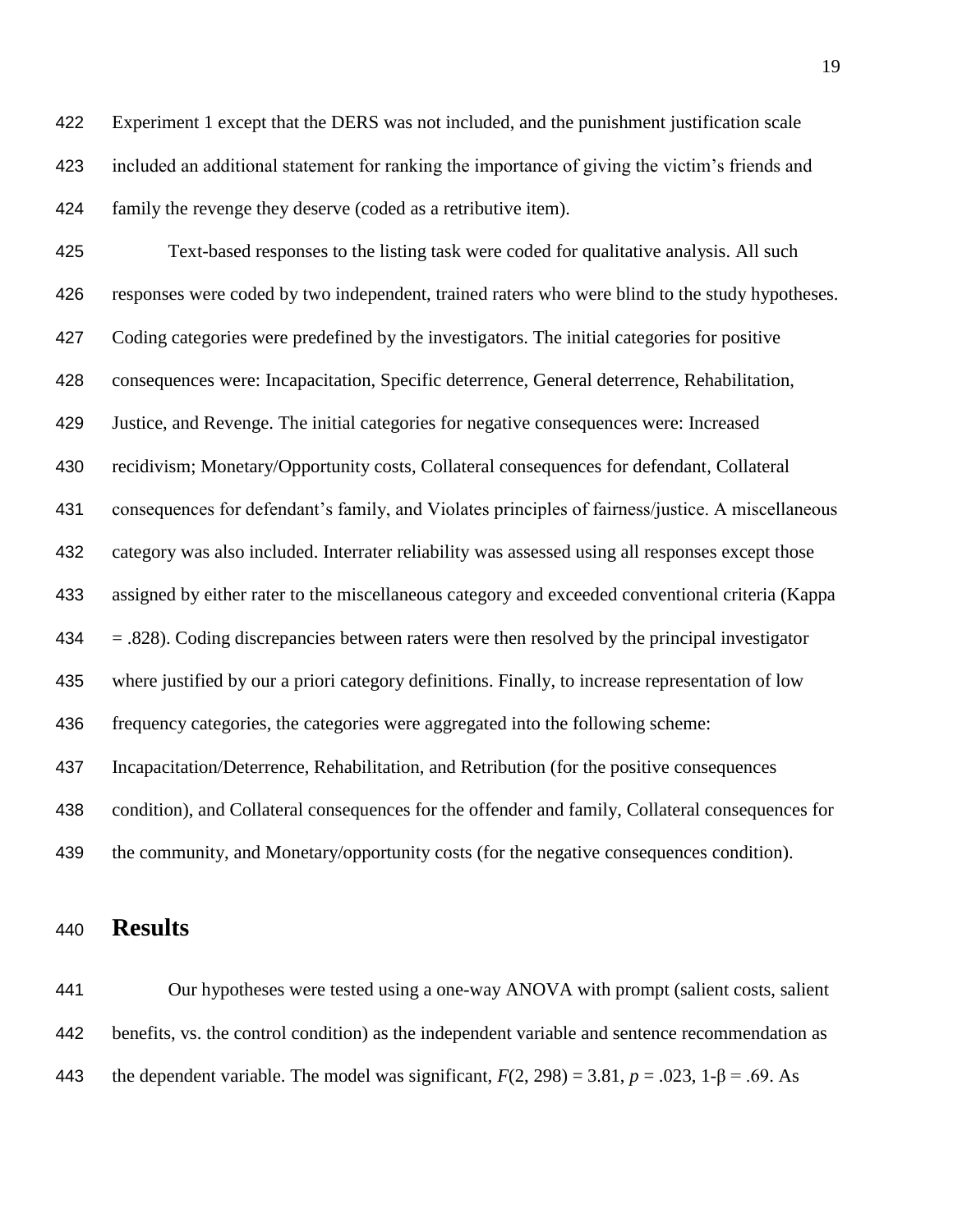predicted, participants who were prompted to generate a list of negative consequences of incarceration recommended significantly (~20%) lower sentences (*M* = 1.74; *SE* = .13, 95% CI 446 [1.49, 1.99]) than those prompted to generate a list of positive benefits of incarceration ( $M =$ 447 2.18; *SE* = .13, 95% CI [1.93, 2.43],  $p = .043$ ,  $\eta^2 = .019$ ) and those in the control condition (*M* = 448  $2.16$ ; *SE* = .12, 95% CI [1.92, 2.41],  $p = .047$ ,  $\eta^2 = .019$ ), but sentences across the latter two 449 conditions did not differ,  $p = .996$ , suggesting a cost-specific effect, using Tukey's HSD correction for multiple comparisons. (See Fig. 2).

 To rule out any possible influence of age and gender, we constructed a hierarchical linear regression with age and gender as first-level predictors, and prompt at the second level. As in 453 Experiment 1, age and gender did not exert main effects on sentence recommendations,  $R^2 =$ 454 .002,  $F(2, 281) = .29$ ,  $p = .750$ , but the prompt type retained the predicted effect controlling for 455 age and gender,  $R^2 = .02$ ,  $t(281) = -2.32$ ,  $p = .021$ ,  $B = -.218$ ,  $\eta_p^2 = -.138$ .

 Since the control condition prompted participants to generate single words only, it is possible that differences between treatment and control conditions could be attributed to differences in effort. As a proxy for effort, we constructed a one-way ANOVA to test for differences in response time across the three prompt types, but none were found, *F*(2, 298) = 1.56, *p* = .212, *M* = 193.56 s, *SE* = 9.10, 95% CI [175.66, 211.47]

**INSERT FIG. 2 AND CAPTION HERE** 

 **Figure 2.** Sentence recommendations were lower following the cost prompt relative to the control prompt (*p* < .05) and benefit prompt (*p* < .05), but the control and benefit conditions did 464 not differ from one another  $(p = .996)$ .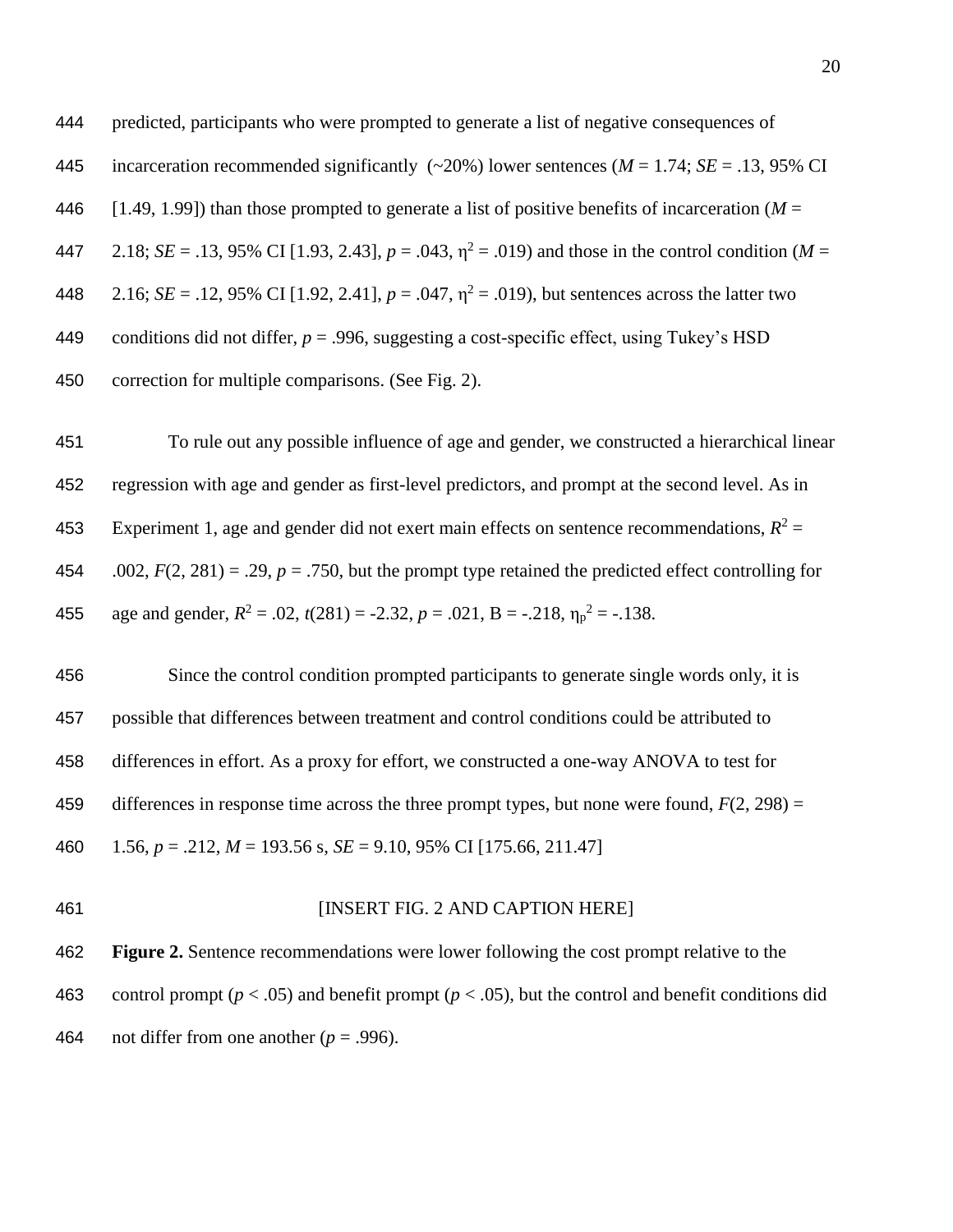As in Experiment 1, we used a series of two-way ANOVAs to separately examine whether the effect of cost salience on sentencing recommendations might depend on self- reported retributive punishment attitudes, political ideology, or SES. However, cost salience did not interact with any of these variables, *F*(2, 295) = .25, *p* = .781, 1-β = .09, *F*(2, 292) = .21, *p* =

.811, 1-β = .08, and SES, *F*(2, 292) = .15, *p* = .862, 1-β = .07, respectively.

As a supplemental test of the role of retributive attitudes on punishment

 recommendations, we explored this relationship using participants' free-text responses about the costs and benefits of incarceration. First, we asked whether, by isolating participants who listed a retributive benefit of incarceration, we would observe an increase in punishment relative to those in the control condition. However, the small number of participants in this group precluded its 475 analysis ( $n = 12$ ), which itself suggests that most people might not tend to think of retribution as a benefit of incarceration. Next, we conducted the inverse test—isolating those who listed only non-retributive benefits—in search of a punishment decrease in this group relative to control participants. However, the overall pattern remained unchanged. That is, no difference in punishment was observed between those who listed non-retributive benefits (*M* = 1.92; *SE* = .09,  $n = 184$ ) and controls,  $(M = 2.16; SE = .12, n = 105)$ ,  $t(287) = -1.55, p = .122$ .

 As a test of our supposition that costs of incarceration are naturally less salient to decision makers than the benefits, we tabulated the frequency percentage of two types of text- based responses to the listing task: monetary/opportunity cost relative to other costs, and reduced recidivism relative to other benefits. This choice corresponds to the way costs and benefits were operationalized in the criminal case summary. Of all three benefit types, incapacitation/deterrence ranked first (e.g., "The offender can't re-offend while incarcerated."),

representing 56.00% of all benefits listed. The others were Rehabilitation at 39.20% (e.g.,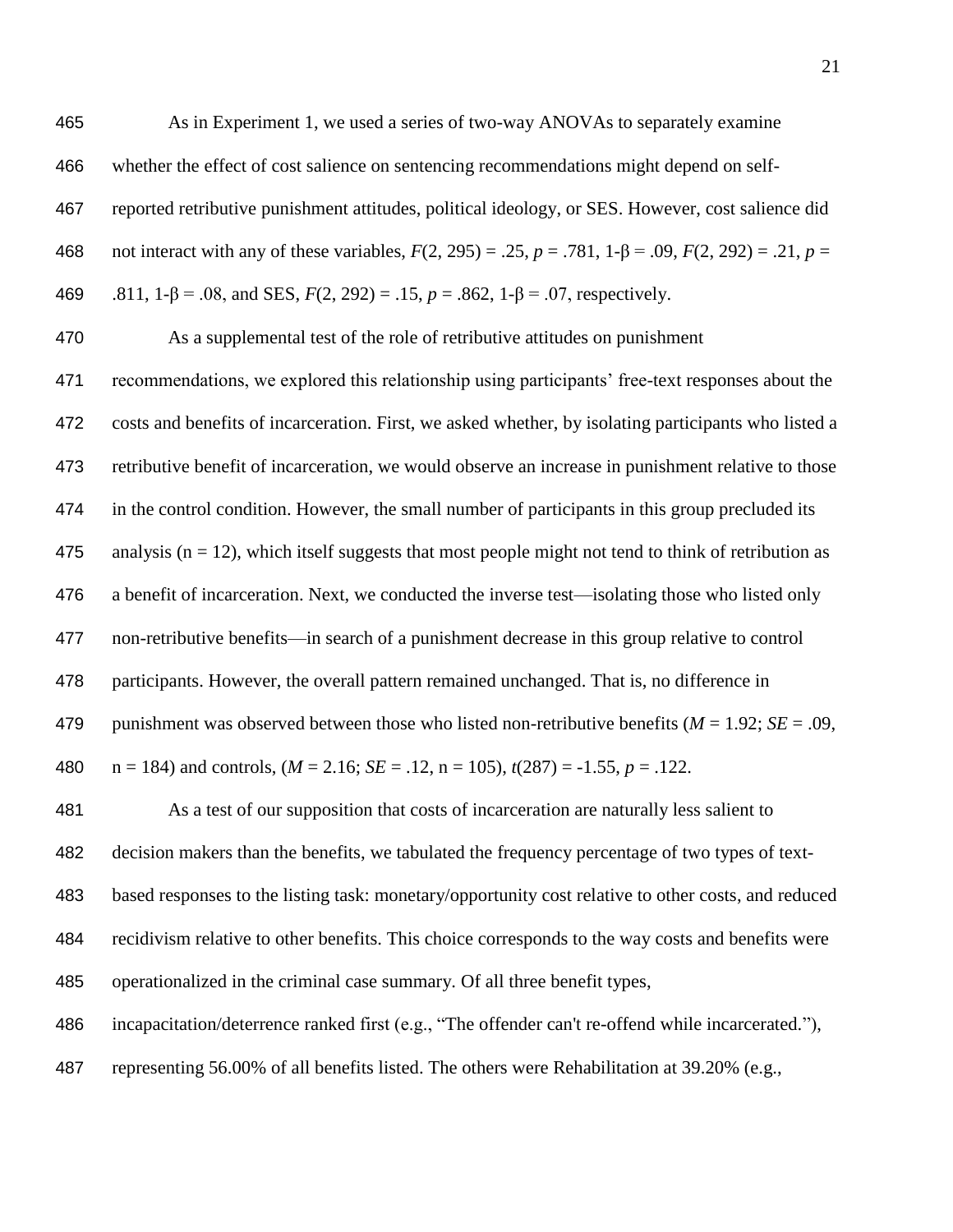"Maybe help rehabilitate the offender.") and Retribution at 4.80% (e.g., "It punishes him for his wrongdoing"). Descriptively, this pattern suggests a clear, collective perception that incarceration serves a recidivism reduction function. Among the Cost observations, Collateral consequences for the offender ranked first at 49.78% (e.g., "Time spent in prison will likely cause psychological damage"), followed by Collateral consequences for the community at 25.76% (e.g., "Increases chances of violent crimes occurring when defendant is released"). Monetary/opportunity costs ranked last at 24.45% (e.g., "It puts taxpayer money to waste"). This pattern suggests that monetary and opportunity costs are not the most salient of the various potential costs of incarceration.

# **Discussion**

 The purpose of this study was to examine the effects of decision cost and benefit salience on sentencing attitudes of lay adults about juvenile offenders. We reasoned, based on our earlier work [20,21], that when people formulate punishment judgments, they neglect to consider the costs unless explicitly prompted, but do not neglect the benefits. As a result, we predicted that prompting people to think about the benefits should not increase their sentencing recommendations, but prompting them to think about the costs should reduce these recommendations. These predictions were fully supported. Experiment 1 showed that punishments were predictably responsive to information provided about the costs of incarceration, but not the benefits. Experiment 2 demonstrated an equivalent effect using a minimal prompting manipulation, absent any new cost or benefit information. This pattern suggests that the people in our samples value the costs of incarceration but uniquely neglect to consult those considerations unless actively prompted.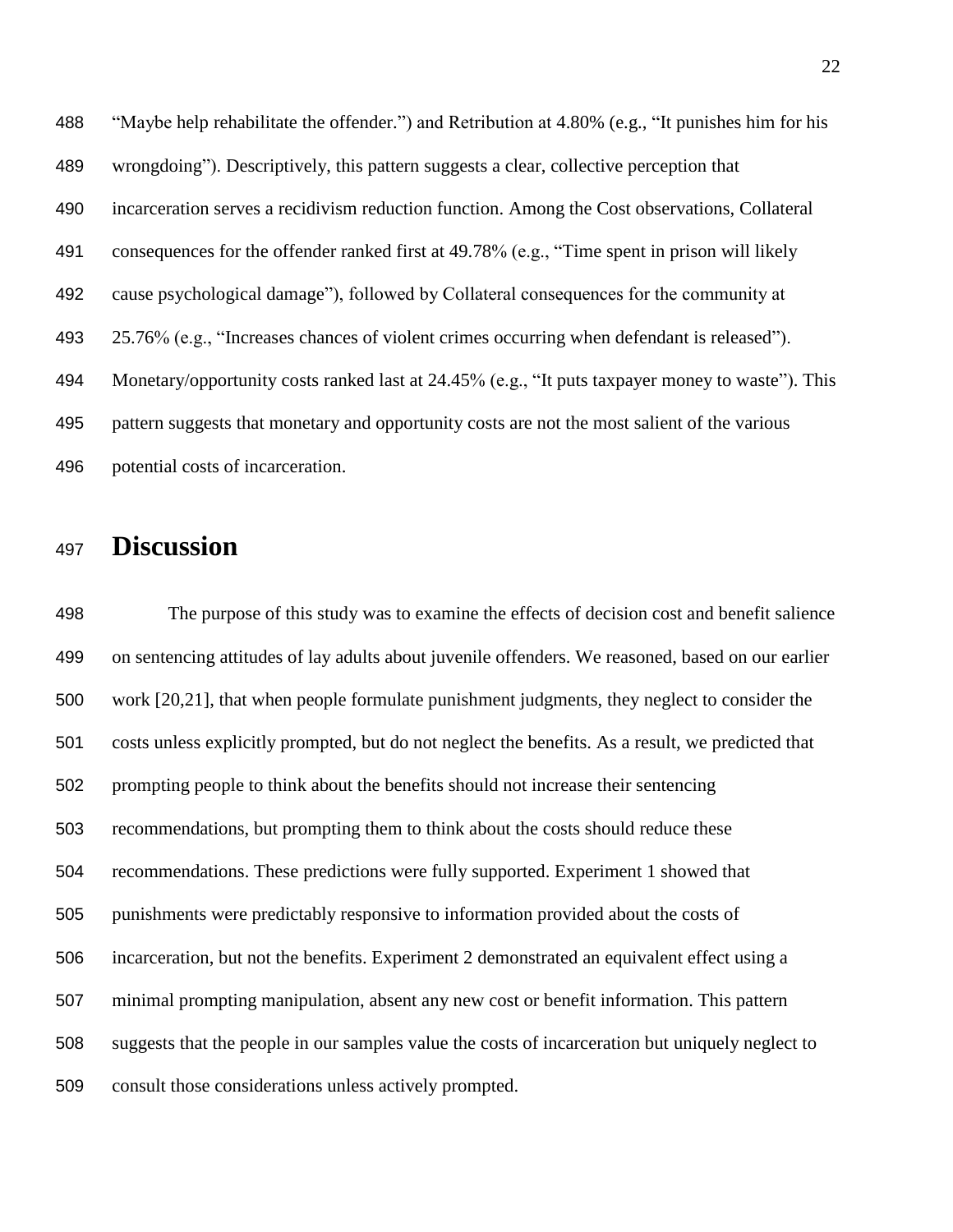These findings contradict the prediction that punishers will defy cost considerations via deontological commitments to sacred values [8]. Despite ample research suggesting that retribution is the primary driver of punishment attitudes is retribution (e.g., [24,25,37]), the fact that our participants rendered more lenient judgments following cost prompting suggests, at the least, a boundary condition to the predictions of sacred values reasoning.

 Rational choice theory also has difficulty explaining our overall pattern of results. Although economic considerations could account for reductions in punishment in response to new cost information (Experiment 1), they cannot easily explain why this pattern persisted when participants were prompted to generate their own examples of costs of incarceration (Experiment 2). Indeed, our Experiment 2 participants violated a central tenet of rational choice theory, which states that an individual's choices should track the relevant cost-benefit information but should be robust to changes to the external context. This effect, however, is a direct prediction of the cognitive perspective, which suggests that people's expressed preferences for a given resource may be unwittingly influenced by the degree to which the relevant costs or benefits of that resource are cognitively available.

 Our pattern of results aligns closely with other research, including studies of sentencing attitudes [18–21,38], showing that cost prompts can induce people to trade off these so-called sacred values [39]. The present results extend these previous findings by demonstrating that the effect of cost-benefit salience on punishment judgments may be specific to costs and may represent an implicit effect of cognitive availability, as opposed to a calculated response to gaining new insight about the costs of incarceration.

 This study is also the first to demonstrate an effect of cost salience on sentencing attitudes toward juvenile offenders. We expected attitudes toward juvenile offenders to be at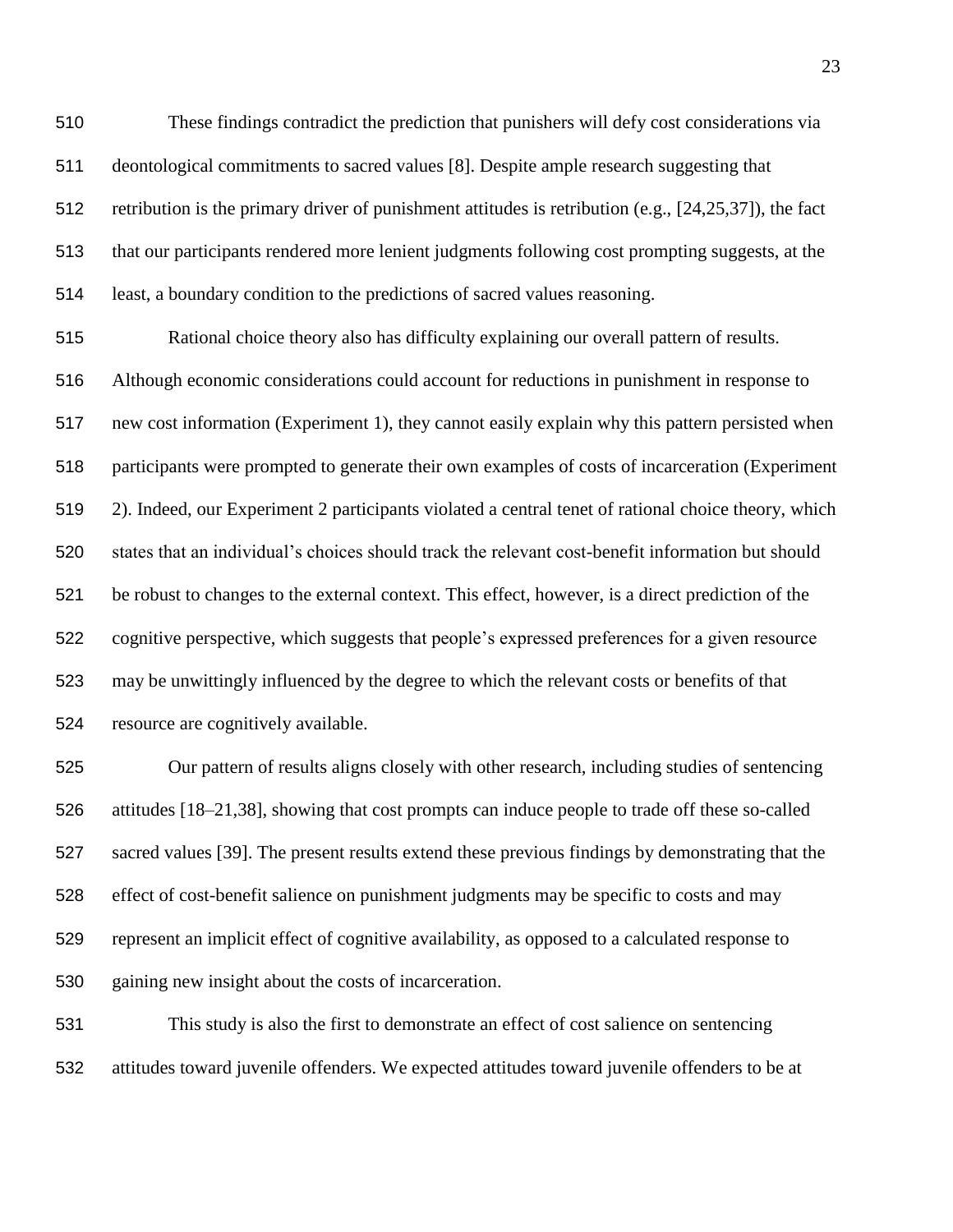least as responsive to cost salience as it is toward adults because of the high cost of juvenile detention [28] and because of general societal support for juvenile rehabilitation. Ultimately, the observed decreases in punishment were on par with that of our 2019 study involving adult offenders (between 20-30%), but note that the sentencing scale range varied between these two studies, as it does in real adult versus juvenile sentencing policies.

 The question remains regarding why people's punishment judgments might shift in response to cost prompts but not benefit prompts. One possibility, defended elsewhere, is that people don't really care very much about the benefits [24,25]. We offer a different interpretation—that such cost-benefit asymmetries might reflect a more general bias in how individuals manage multiple, sometimes conflicting motivations, such as the affirmative motivation to get justice or to increase public safety versus the competing motivation to invest in other valued social services (see also [39]). Whether prompted by intrinsic psychological cues or extrinsic structural cues, the dominant motivation will selectively bias how the individual weighs new incoming information. Critically, it will tend to place a premium on the decision's expected benefits (with respect to that motivation) relative to the costs because realizing the benefits is definitional of goal fulfillment. In the context of criminal sentencing, for example, the whole point of the sentencing hearing is to decide, not how much money to save taxpayers, but how much the offender should be *punished*. This "benefit" framing treats the costs as exogenous to the fulfillment of the goal. If anything, they are obstacles to the goal, not goals in their own right. The individual may thus discount those costs, or neglect them entirely (see also [22,40]).

 But in a more fundamental way, costs do represent goals. They represent the potential benefits of the other alternative options that would be forgone by fulfilling the more salient goal. So in our studies, the fact that experimentally increasing the salience of those neglected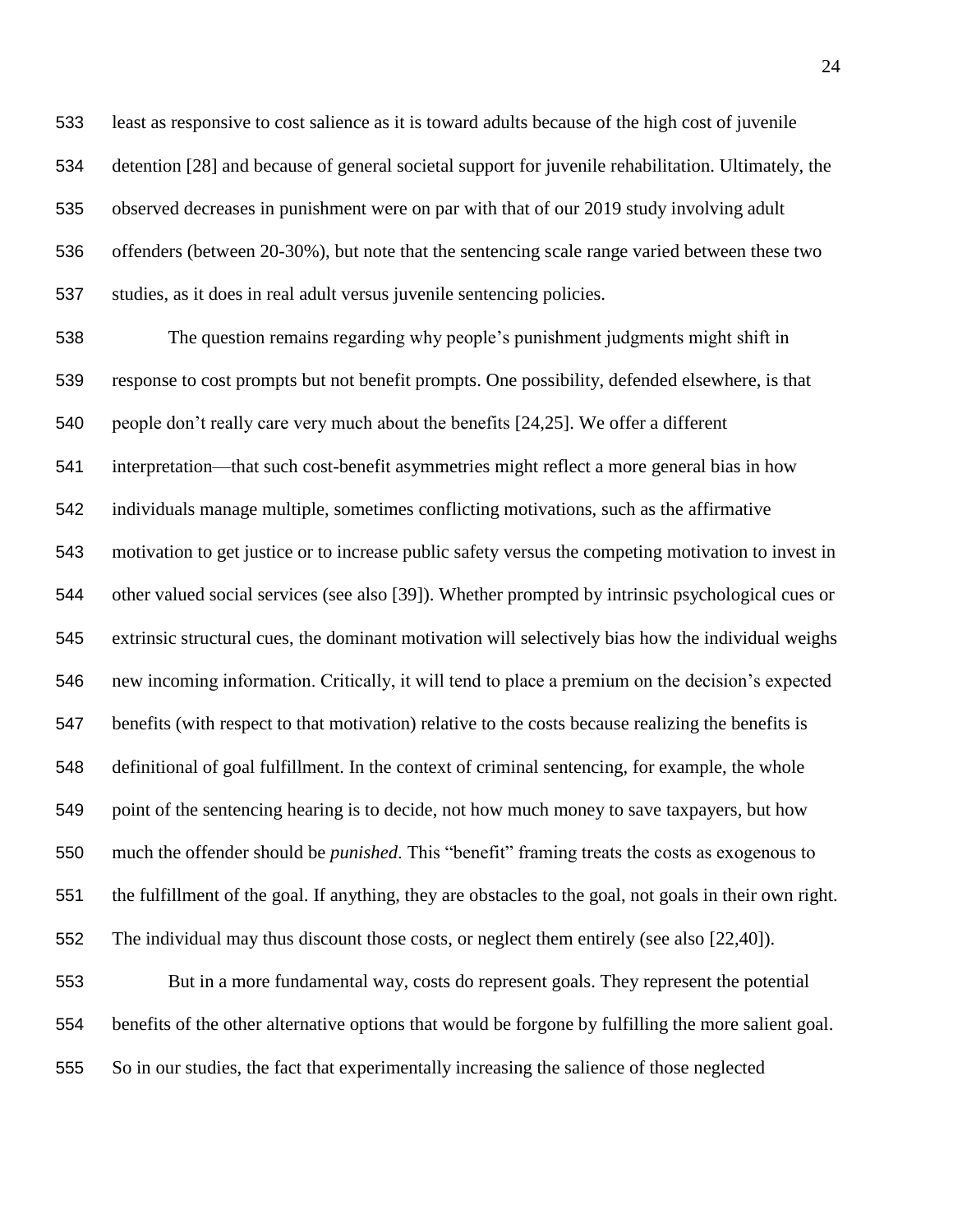opportunities increases their decision share confirms the proposition that these neglected alternatives contain value to the individual—value that had been obscured by the more salient goal. This theorized mechanism could help to explain why lay punishment judgments appear to be selectively responsive to cost prompts.

#### **Limitations and Future Directions**

 These results are not necessarily representative of U.S. voters and taxpayers as a whole. Compared to traditional undergraduate samples, the Mechanical Turk pool has been shown to be much more representative of the general population (see [29]), but it has not been normed for this purpose. Future research should attempt to replicate our findings using more representative samples.

 The response modality used in this study has limited ecological validity since laypeople are usually not called upon to render sentencing recommendations. We made this choice because specific criminal case narratives provide a rich way of activating and revealing people's moral attitudes. Even so, future research should attempt to reproduce our findings using more ecologically realistic tasks, such as voting on particular sentencing initiatives or economic games that contain real stakes.

 Open questions remain about the types of costs and benefits most likely to influence punishment judgments. Experiment 1 showed that exposure to particular, mainly financial, costs of incarceration may be sufficient to mitigate punishment judgments, whereas Experiment 2 revealed that these effects could be carried by a mere emphasis of many other potential negative consequences of incarceration *that the participant generated*, such as family hardship, psychological damage, and even the criminogenic effects of detainment. This latter finding is consistent with remarks by professional judges when asked to explain their sentencing decision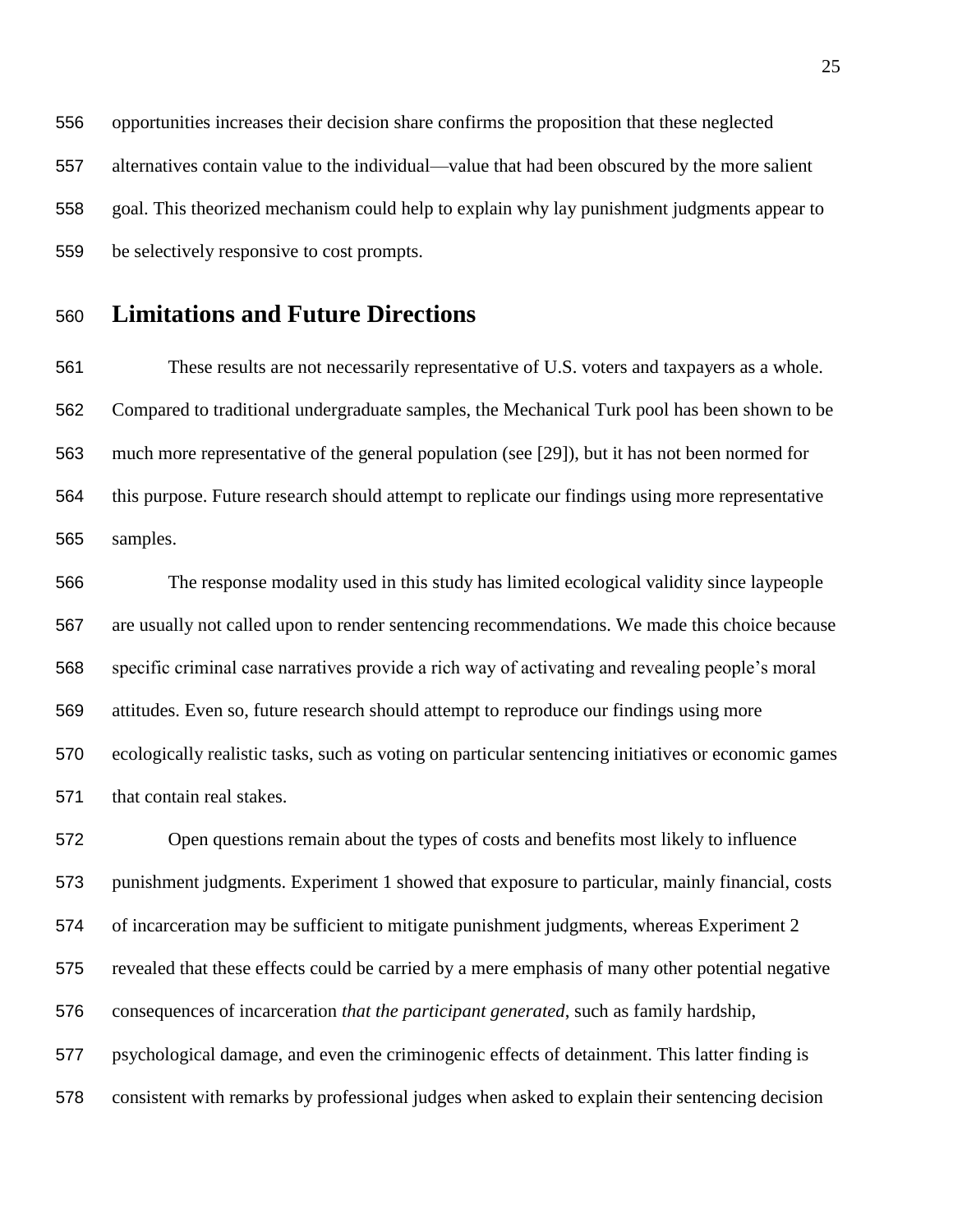process in interview studies (e.g., [41]). It is plausible that the effect of such non-monetary factors on punishment recommendations could be even larger than the effect of direct financial costs alone. These non-monetary costs could also offer a potentially better test of possible demographic differences in sentencing attitudes (e.g., by political ideology or SES). Therefore, comparative tests of such consequences—teasing apart monetary costs, collateral opportunity costs, and other collateral consequences of incarceration—would greatly enhance research on punishment judgment formation.

 It is possible that the reason the benefit manipulation in Experiment 1 did not increase sentencing recommendations is that the benefit manipulation failed to provide information that was not already believed by our participants, weakening the manipulation. Our study did not measure people's prior expectations about the information presented, so we cannot address this interpretation directly. However, the fact that the effect replicated in Experiment 2 suggests that the difference between cost and benefit conditions is robust to the presence of information. Nonetheless, future research should control for differences in such expectations on the basis of careful pilot testing and targeted manipulation checks.

 As with any vignette-based experiment, participants could have been motivated to respond in a way that confirms their preconceptions about the study hypotheses. Between- subjects designs were employed to reduce such demand characteristics, but may not eliminate them entirely. If such demand characteristics were operating in our experiments, then we should have observed confirmatory effects of both cost and benefit conditions, but the effects were specific to the cost condition. So, our results appear to be robust to such demands.

 It is unclear why the marginal interaction with political ideology found in Experiment 1 did not replicate in the second experiment. One possibility is that the original effect was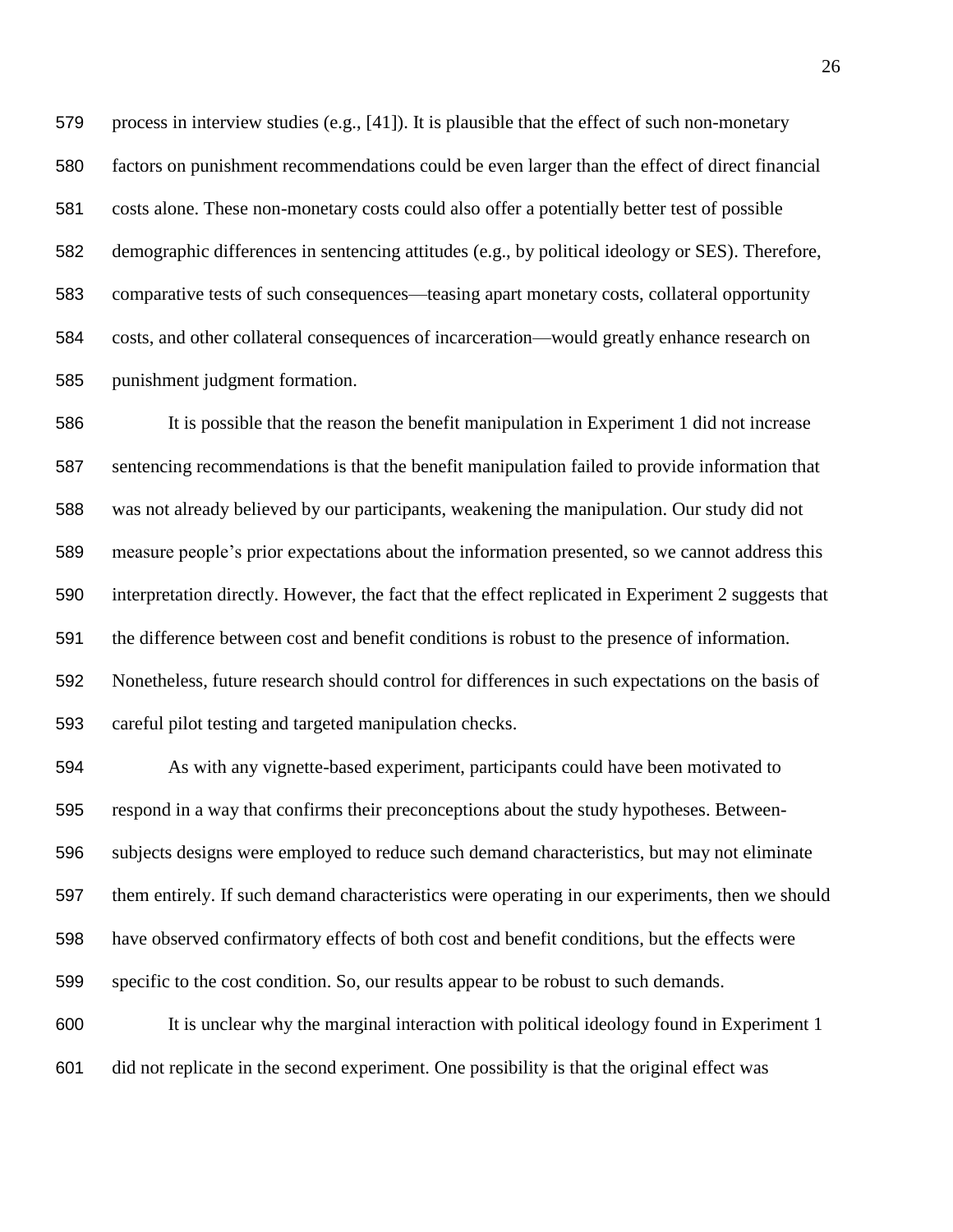spurious, yet it is consistent with theoretical expectations that those endorsing a more conservative ideology would be less moved by cost considerations. Another possibility is that insufficient power was obtained in Experiment 2 to examine individual difference variables, given the smaller size of the main cost salience effect. Future research can address this question through the use of larger samples or by presenting opportunity costs that are likely to be more relevant to conservatives (e.g., tax rebate).

 It is also noteworthy that self-reported retributive justifications did not attenuate the cost salience effect via an interaction. One interpretation of this null effect is that the cost salience effect is robust to variation in punitive motives. However, the punishment mean scores are consistent with the predictions of an interaction, so before accepting the null hypothesis, other alternative explanations must be ruled out, such as statistical power constraints and the possibility that our self-report measure of punishment justifications too weak a proxy for underlying punishment motives. This prospect raises the demand for a more implicit, behavioral measure of punishment justifications.

 Finally, our conclusions are limited by the type of crime examined, namely drug trafficking. Previous research has found similar effects of cost information using cases of aggravated robbery and home invasion [20,21]. We do not necessarily expect punishers to consider the costs of incarceration for the most serious crimes, such as murder, even after being prompted. Punishments for such crimes might be governed more strongly by deontological motivations that are insensitive to cost (e.g., retribution). Even so, an experimental test of this question will be a valuable contribution for future research.

 These limitations notwithstanding, the present findings suggest the operation of a default benefits bias that inflates support for criminal punishment when corresponding cost information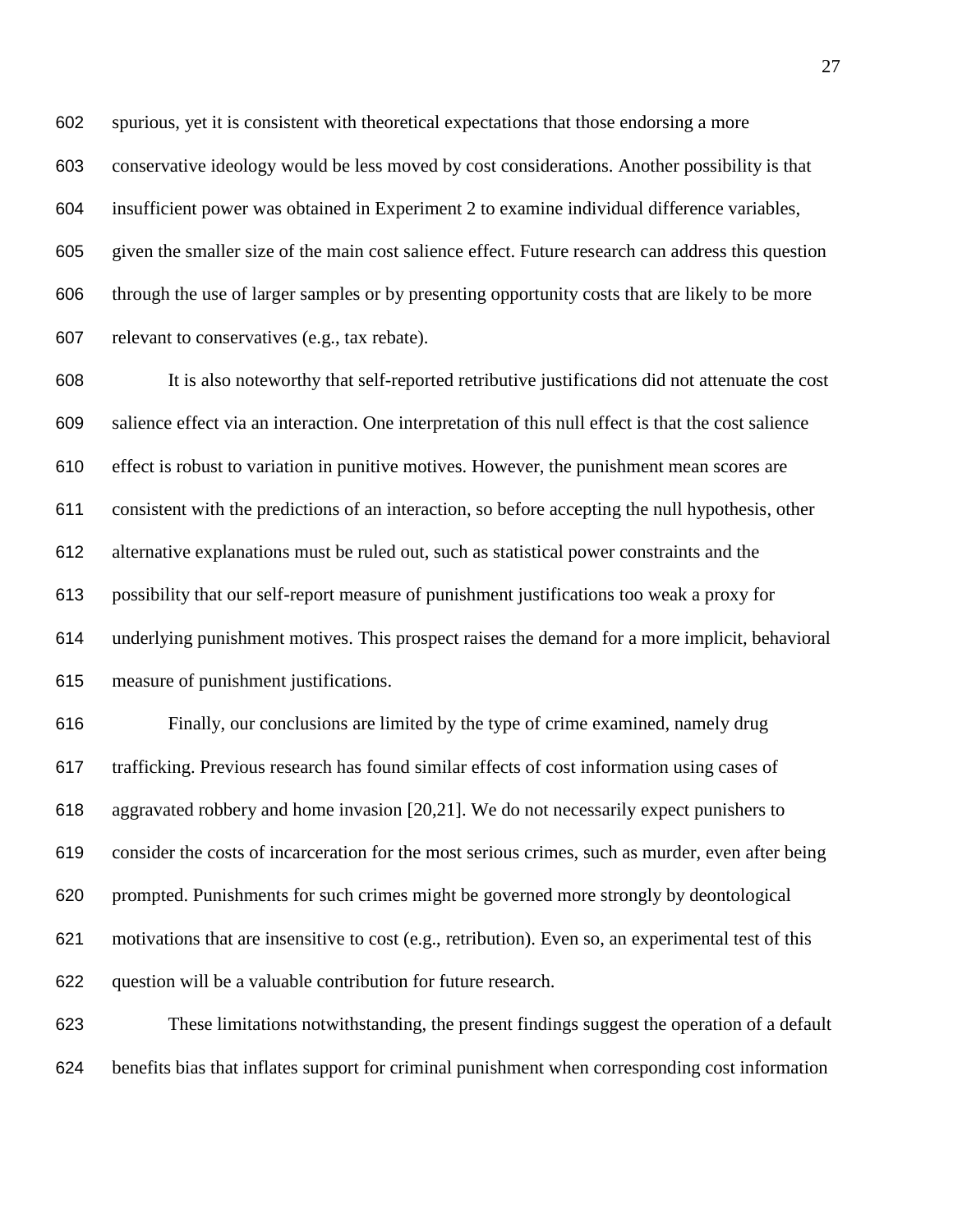is not salient. This bias, it appears, can be lessened by efforts to make the decision costs more explicit, even without the introduction of new cost information. These results could help explain rising incarceration rates in the United States. They also have important implications for how cost and benefit information is delivered to voters and taxpayers. For instance, systematic efforts to balance information about the costs and benefits of correctional services on voting ballot materials could improve the internal consistency of voter support for sentencing measures. At the least, such materials could include information about the direct material costs of the punishment. Other types of costs could also be relevant, such as the punishment's opportunity costs (e.g., funding withheld from offender reentry services) and/or the collateral consequences of the punishment (e.g., psychological damage, family hardship, employment barriers, criminogenic effects), but additional research is needed to test the relative contribution of these factors to sentencing attitudes.

 If our findings represent a general property in human reasoning, we would expect to find evidence of sentencing cost neglect in prosecutors and judges too. Research has shown that punishment judgments by professional judges may depend on extra-legal, contextual factors [42] like pretrial publicity [43] and whether the judge's favorite football team just won or lost [44]. Studies have also shown that even subject-matter experts can neglect opportunity costs [10,45]. Indeed, arguments for increasing transparency in the costs of incarceration have already been directed at judges and prosecutors. For instance, Miller [3] proposes possible legislative action to disclose such costs to judges in pre-sentencing reports. More broadly, several U.S. states, including Illinois, California, and Ohio, have begun to experiment with performance incentive funding, delivering grants and/or fines to counties that do and do not reduce their inmate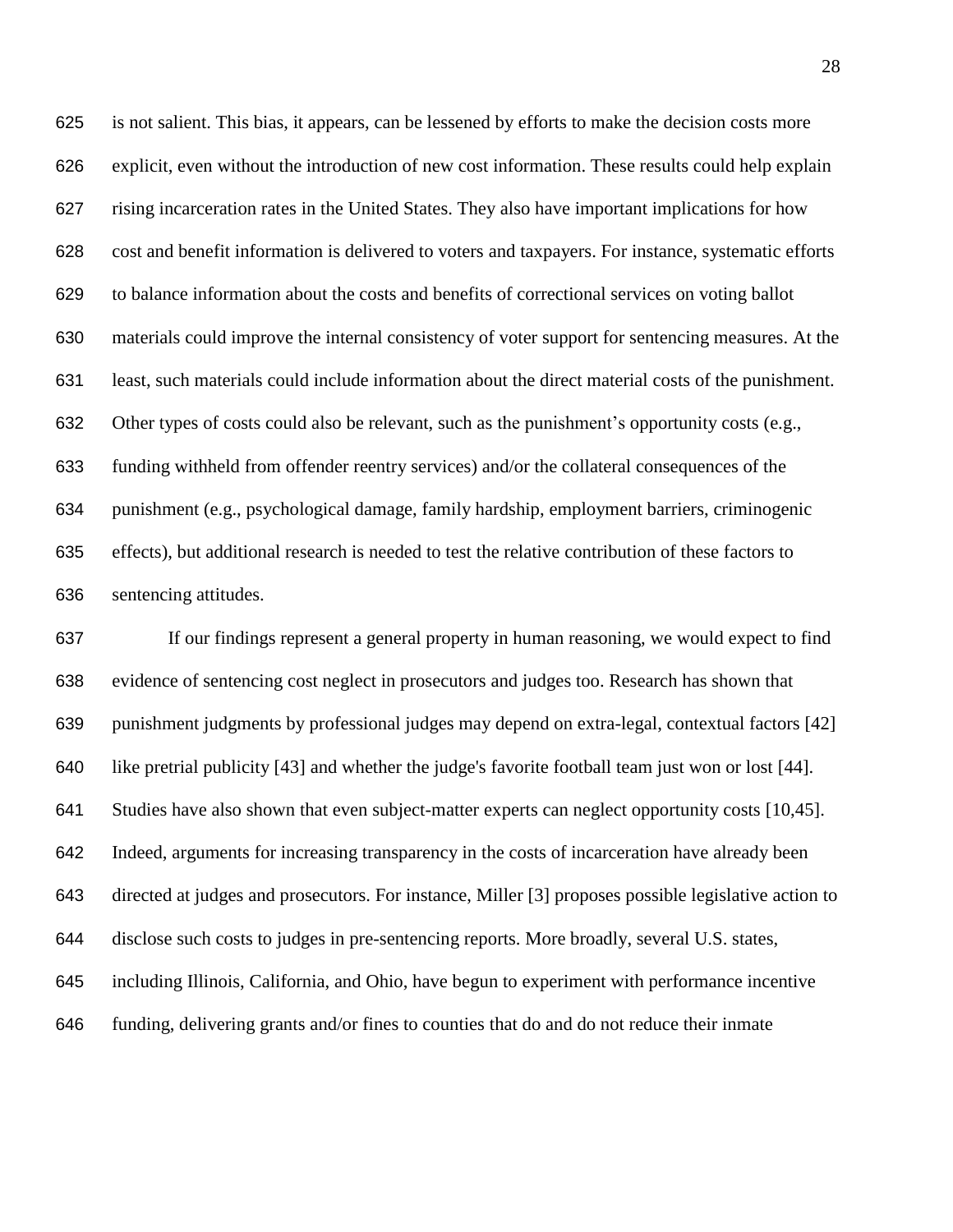| 647 | populations [46]. However, additional research on the effects of cost disclosure on judicial         |
|-----|------------------------------------------------------------------------------------------------------|
| 648 | sentencing attitudes is needed to confidently evaluate the need for and impacts of such practices.   |
| 649 | Among non-experts, a clearer picture has begun to emerge, namely that making the costs               |
| 650 | of incarceration as salient as the benefits is likely to reduce support for punishment, at least for |
| 651 | less serious crimes. Ultimately, understanding how such cognitive factors might facilitate more      |
| 652 | consistent and authentic punishment judgments is a worthy enterprise.                                |
| 653 |                                                                                                      |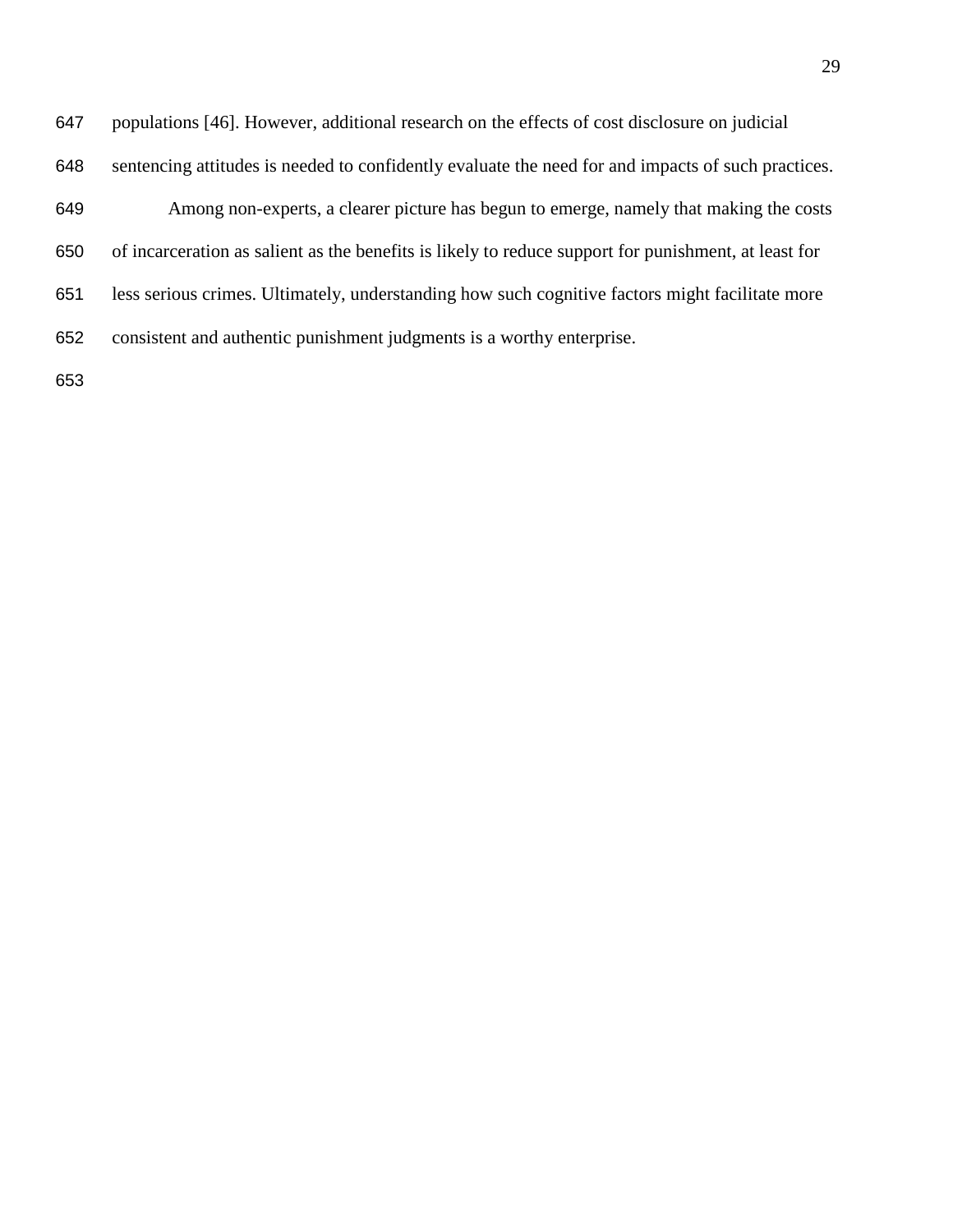# **Acknowledgements**

The authors thank Eddy Nahmias, Morris Hoffman, Daniel D'Amico, Douglas Yarn, Justin

- Thurman, and the members of the Cooperation, Conflict, and Cognition Lab for helpful
- comments on drafts of this manuscript. We thank Monique Swaby, and Mia-Simone Green for
- assistance with qualitative data analysis and Zohraish Virani and Saskia Verkiel for assistance with manuscript preparation.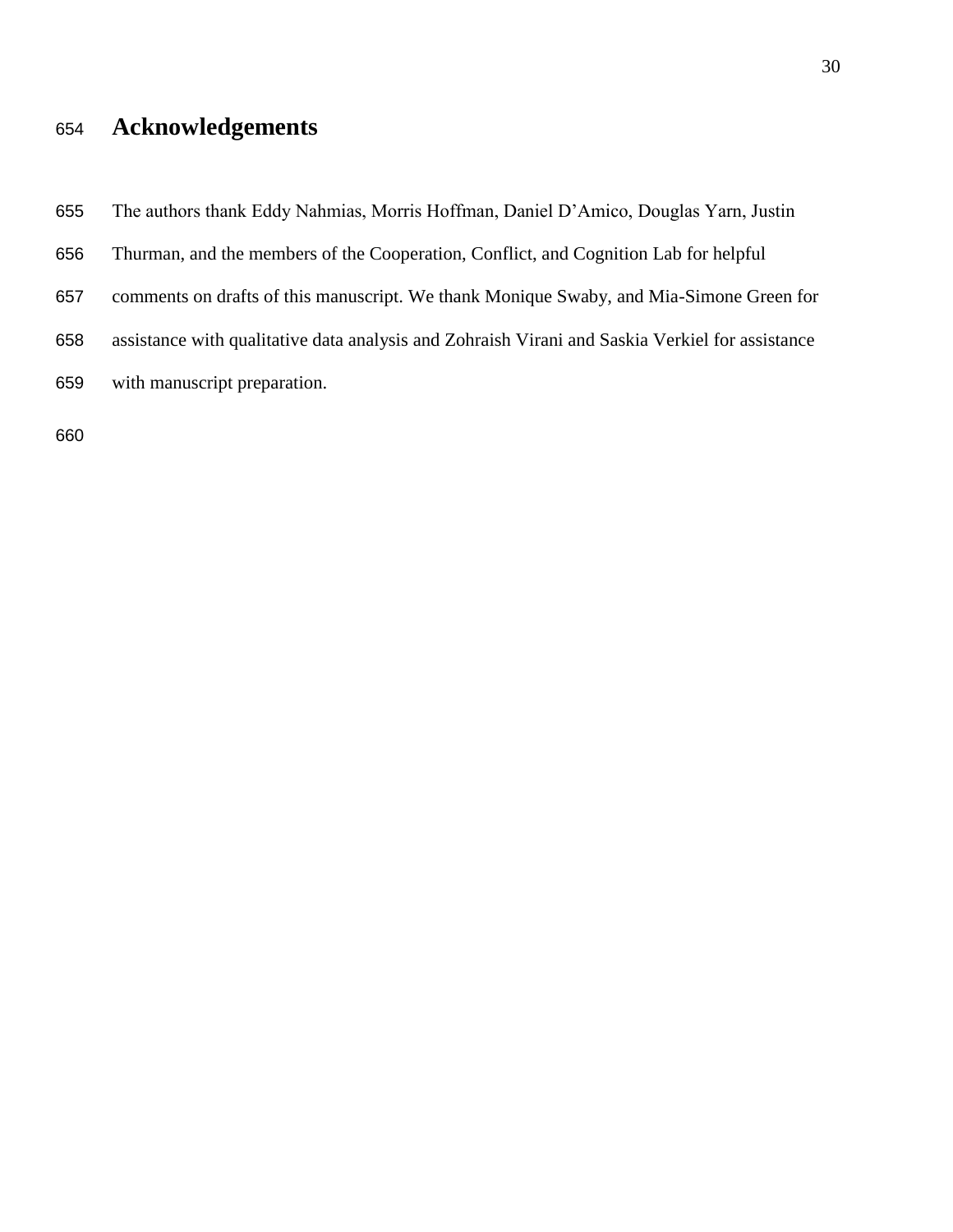### **References**

- 1. Akerlof GA. The market for "lemons": quality uncertainty and the market mechanism. Q J Econ. 1970 Aug;84(3):488.
- 2. D'Amico DJ. The social provision of punishment and incarceration: social provision of incarceration. Am J Econ Sociol. 2017 Nov;76(5):1107–32.
- 3. Miller S. Ending Prosecutor's Moral Hazard in Criminal Sentencing. Georget J Leg Ethics. 2019;32(4):833–54.
- 4. Nardulli PF. Misalignment of Penal Responsibilities and State Prison Crises-Cost, Consequences, and Corrective Actions. Univ Ill Law Rev. 1984;1984(2):365–387.
- 5. State v. Bell, 303 Conn. 246 (2011).
- 6. U.S. v. Park, 758 F.3d 193 (2nd Cir. 2014).
- 7. Packer H. The limits of the criminal sanction. Stanford University Press; 1968.
- 8. Tetlock PE, Kristel OV, Elson SB, Green MC, Lerner JS. The psychology of the unthinkable: Taboo trade-offs, forbidden base rates, and heretical counterfactuals. J Pers Soc Psychol. 2000;78(5):853–70.
- 9. Tversky A, Kahneman D. Availability: A heuristic for judging frequency and probability. Cognit Psychol. 1973 Sep;5(2):207–32.
- 10. Becker SW, Ronen J, Sorter GH. Opportunity costs-an experimental approach. J Account Res. 1974;12(2):317.
- 11. Frederick S, Novemsky N, Wang J, Dhar R, Nowlis S. Opportunity cost neglect. J Consum Res. 2009;36(4):553–561.
- 12. Hoskin RE. Opportunity cost and behavior. J Account Res. 1983;21(1):78.
- 13. Jones SK, Frisch D, Yurak TJ, Kim E. Choices and opportunities: Another effect of framing on decisions. J Behav Decis Mak. 1998;11(3):211–226.
- 14. Northcraft GB, Neale MA. Opportunity costs and the framing of resource allocation decisions. Organ Behav Hum Decis Process. 1986 Jun;37(3):348–56.
- 15. Cohen MA, Rust RT, Steen S. Prevention, crime control or cash? Public preferences towards criminal justice spending priorities. Justice Q. 2006 Sep;23(3):317–35.
- 16. Doble J, Immerwahr S, Richardson A. Punishing criminals: The people of Delaware consider the options. Edna McConnell Clark Foundation New York; 1991.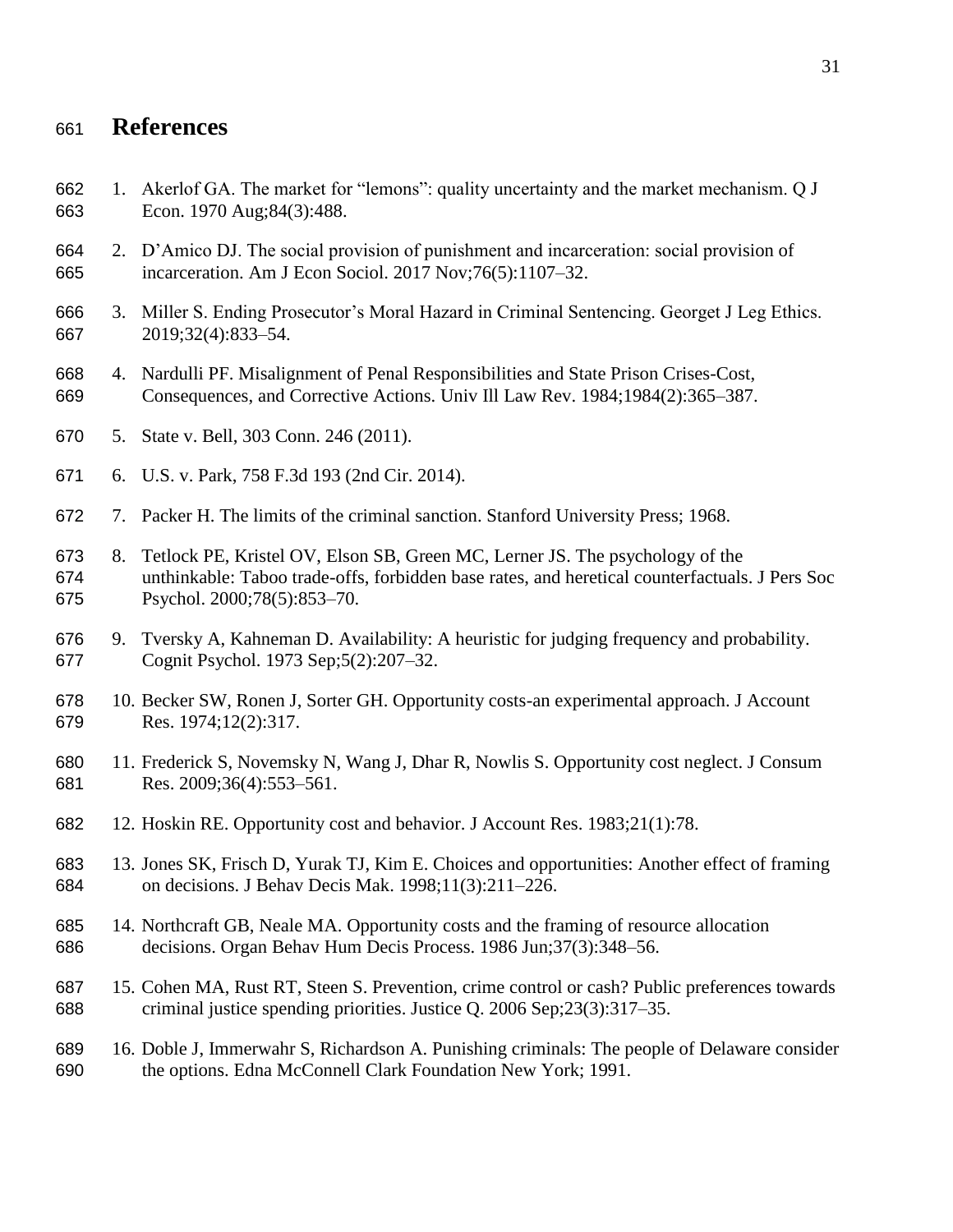- 17. Thomson DR, Ragona AJ. Popular moderation versus governmental authoritarianism: an interactionist view of public sentiments toward criminal sanctions. Crime Delinquency. 1987 Jul;33(3):337–57.
- 18. Gottlieb A. The effect of message frames on public attitudes toward criminal justice reform for nonviolent offenses. Crime Delinquency. 2017 May;63(5):636–56.
- 19. Rachlinski JJ, Wistrich AJ, Guthrie C. Altering attention in adjudication. UCLA Rev. 2013;60:1586.
- 20. Aharoni E, Kleider-Offutt HM, Brosnan SF, Watzek J. Justice at any cost? The impact of cost-benefit salience on criminal punishment judgments. Behav Sci Law. 2019 Jan;37(1):38– 60.
- 21. Aharoni E, Kleider‐Offutt HM, Brosnan SF. The price of justice: Cost neglect increases criminal punishment recommendations. Leg Criminol Psychol. 2020 Feb;25(1):47–61.
- 22. Kahneman D. Thinking, fast and slow. Macmillan; 2011.
- 23. American Law Institute (2017). Model penal code. Philadelphia, Pa. The American Law Institute. Retrieved on October 22, 2019 from https://archive.org/stream/ModelPenalCode\_ALI/MPC.
- 24. Carlsmith KM, Darley JM, Robinson PH. Why do we punish? Deterrence and just deserts as motives for punishment. J Pers Soc Psychol. 2002;83(2):284–99.
- 25. Darley JM, Carlsmith KM, Robinson PH. Incapacitation and just deserts as motives for punishment. Law Hum Behav. 2000;24(6):659–83.
- 26. Nagin DS, Piquero AR, Scott ES, Steinberg L. Public preferences for rehabilitation versus incarceration of juvenile offenders: evidence from a contingent valuation survey. Criminol Public Policy. 2006 Nov;5(4):627–51.
- 27. Piquero AR, Steinberg L. Public preferences for rehabilitation versus incarceration of juvenile offenders. J Crim Justice. 2010 Jan;38(1):1–6.
- 28. Petteruti A, Schindler M, Ziedenberg J. Stickershock: Calculating the full price tag for youth incarceration. justice Policy Institute; 2014.
- 29. Buhrmester M, Kwang T, Gosling SD. Amazon's Mechanical Turk: A New Source of Inexpensive, Yet High-Quality, Data? Perspect Psychol Sci J Assoc Psychol Sci. 2011 Jan;6(1):3–5.
- 30. Peer E, Vosgerau J, Acquisti A. Reputation as a sufficient condition for data quality on Amazon Mechanical Turk. Behav Res Methods. 2014 Dec;46(4):1023–31.
- 31. Nadelhoffer T, Heshmati S, Kaplan D, Nichols S. Folk retributivism and the communication confound. Econ Philos. 2013 Jul;29(2):235–61.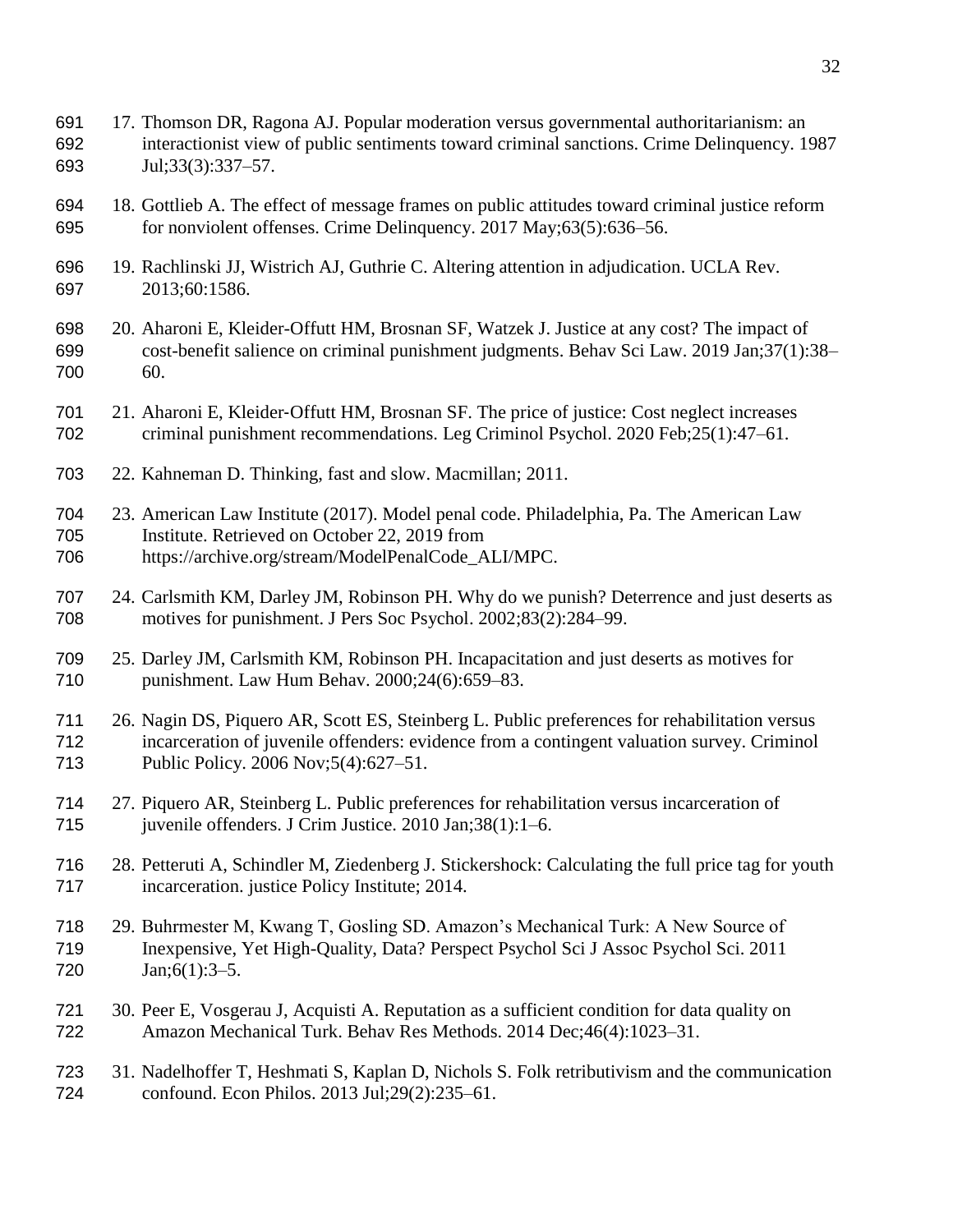- 32. Kaufman EA, Xia M, Fosco G, Yaptangco M, Skidmore CR, Crowell SE. The Difficulties in Emotion Regulation Scale Short Form (DERS-SF): Validation and Replication in Adolescent and Adult Samples. J Psychopathol Behav Assess. 2016 Sep 1;38(3):443–55. 33. Aharoni E, Weintraub LL, Fridlund AJ. No skin off my back: Retribution deficits in psychopathic motives for punishment. Behav Sci Law. 2007;25:869–89. 34. Delton AW, Krasnow MM. The psychology of deterrence explains why group membership matters for third-party punishment. Evol Hum Behav. 2017;38(6):734–43. 35. McFatter RM. Sentencing strategies and justice: Effects of punishment philosophy on sentencing decisions. J Pers Soc Psychol. 1978;36(12):1490–500. 36. Schwarz N, Bless H, Strack F, Klumpp G. Ease of retrieval as information: Another look at the availability heuristic. J Pers Soc Psychol. 1991;61(2):195–202. 37. Aharoni E, Fridlund AJ. Punishment without reason: Isolating retribution in lay punishment of criminal offenders. Psychol Public Policy Law. 2012;18(4):599–625.
- 38. Vuk M, Applegate BK, Ouellette HM, Bolin RM, Aizpurua E. The pragmatic public? The impact of practical concerns on support for punitive and rehabilitative prison policies. Am J Crim Justice. 2020 Apr;45(2):273–92.
- 39. Baron J, Leshner S. How serious are expressions of protected values? J Exp Psychol Appl. 2000;6(3):183–94.
- 40. Landy JF, Royzman EB. The Moral Myopia Model: Why and how reasoning matters in moral judgment. In: Pennycook G, editor. The New Reflectionism in Cognitive Psychology. Routledge; 2018. p. 76–98.
- 41. Steffensmeier D, Ulmer J, Kramer J. The interaction of race, gender, and age in criminal sentencing: the punishment cost of being young, black, and male. Criminology. 1998 Nov;36(4):763–98.
- 42. Bordalo, P., Gennaioli, N., & Shleifer, A. (2015). Salience theory of judicial decisions. *The Journal of Legal Studies*, *44*(S1), S7-S33.<https://doi.org/10.1086/676007>
- 43. Englich B, Mussweiler T, Strack F. Playing dice with criminal sentences: the influence of irrelevant anchors on experts' judicial decision making. Pers Soc Psychol Bull. 2006 Feb;32(2):188–200.
- 44. Eren O, Mocan N. Emotional judges and unlucky juveniles. Am Econ J Appl Econ. 2018 755 Jul;10(3):171-205.
- 45. Vera-Muñoz SC. The Effects of Accounting Knowledge and Context on the Omission of Opportunity Costs in Resource Allocation Decisions. Account Rev. 1998;73(1).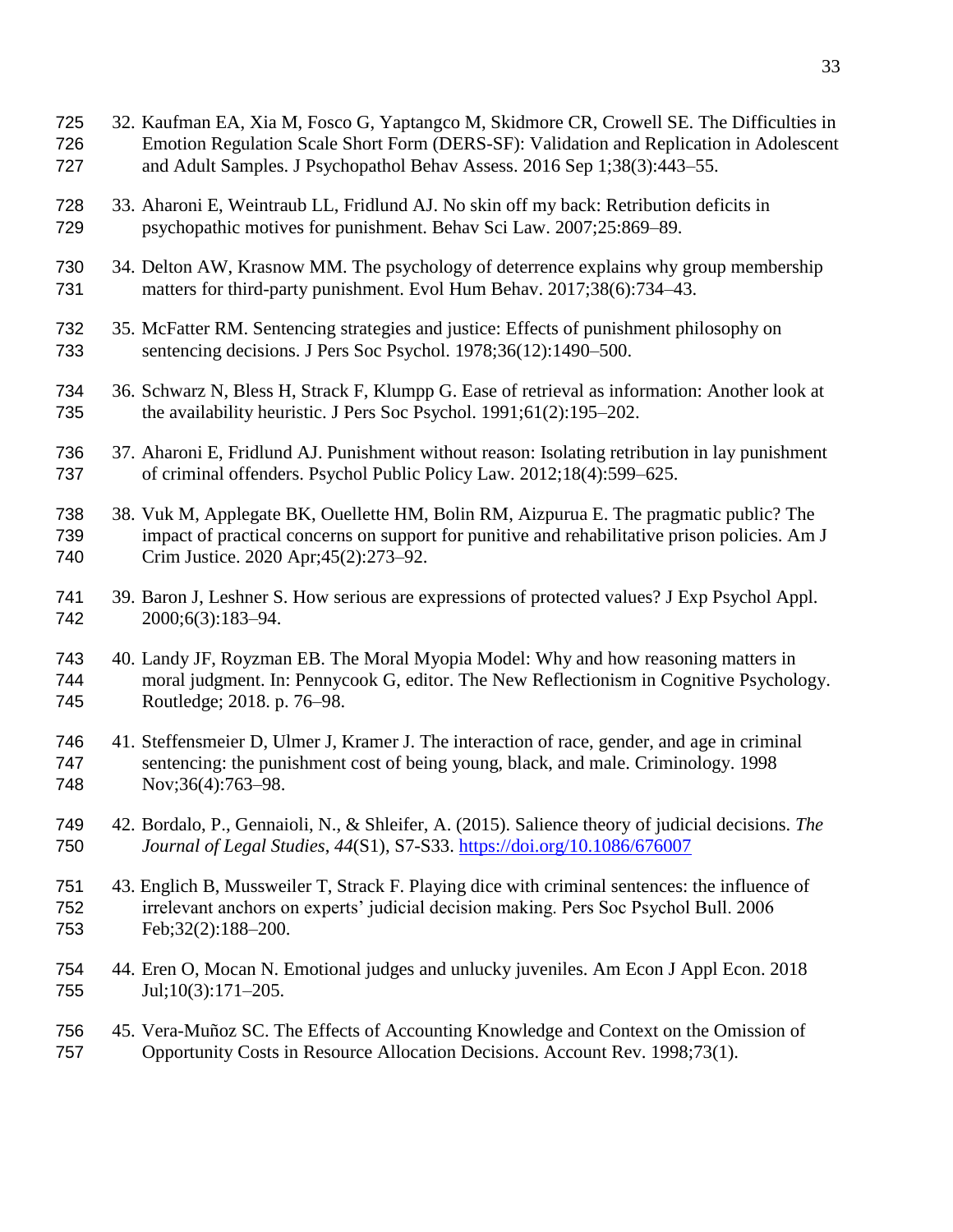- 758 46. Michaels S. Should judges have to weigh the price tag of sending someone to prison?<br>759 [Internet]. Mother Jones. 2020 [cited 2020 May 24]. Available from:
- 759 [Internet]. Mother Jones. 2020 [cited 2020 May 24]. Available from:<br>760 https://www.motherjones.com/crime-justice/2020/01/judges-cost-inca
- https://www.motherjones.com/crime-justice/2020/01/judges-cost-incarceration-district-
- 761 attorney-biberaj-krasner-boudin/

762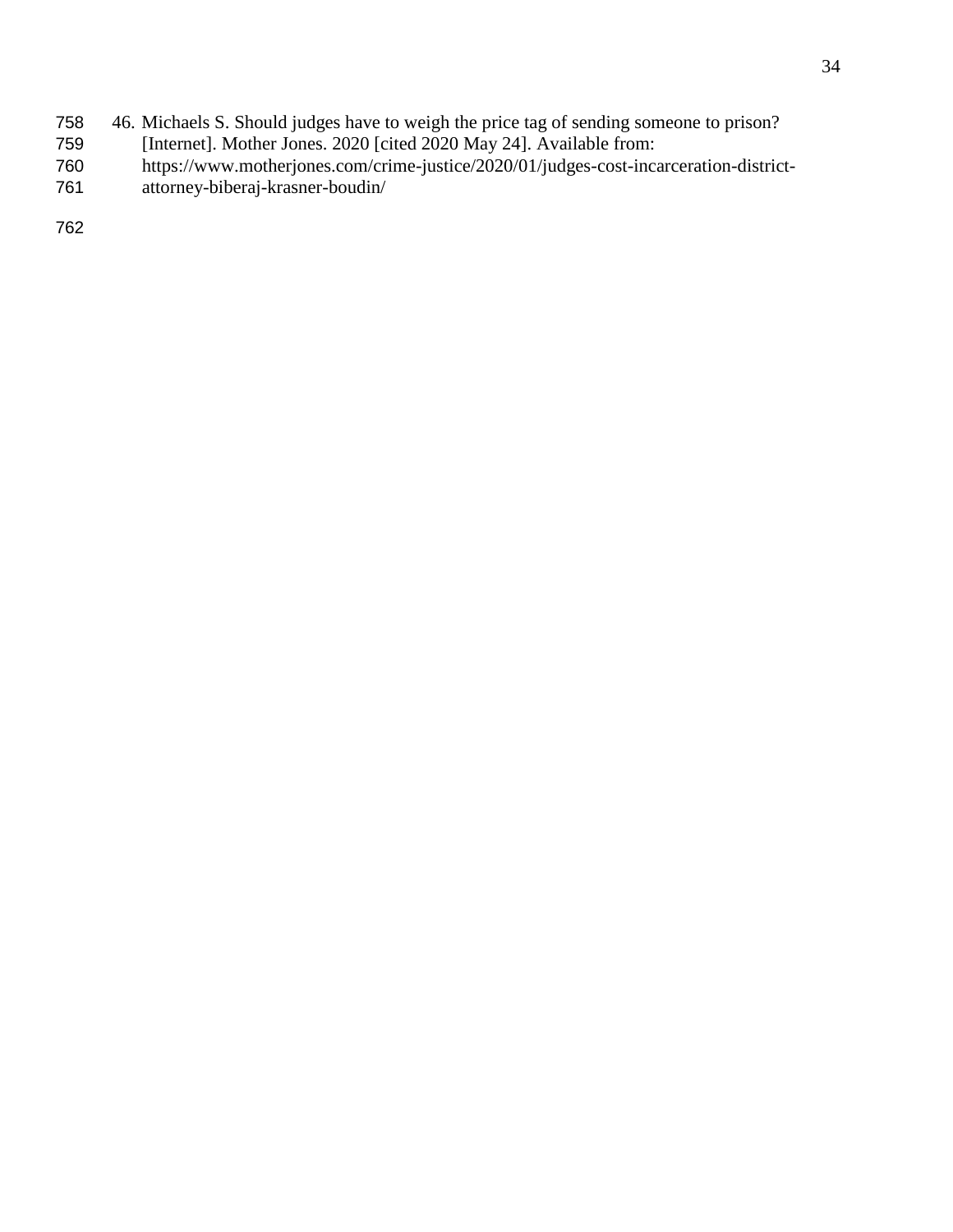# **Captions**

# **S1 Appendix. Experiment 2: Vignette and manipulations**.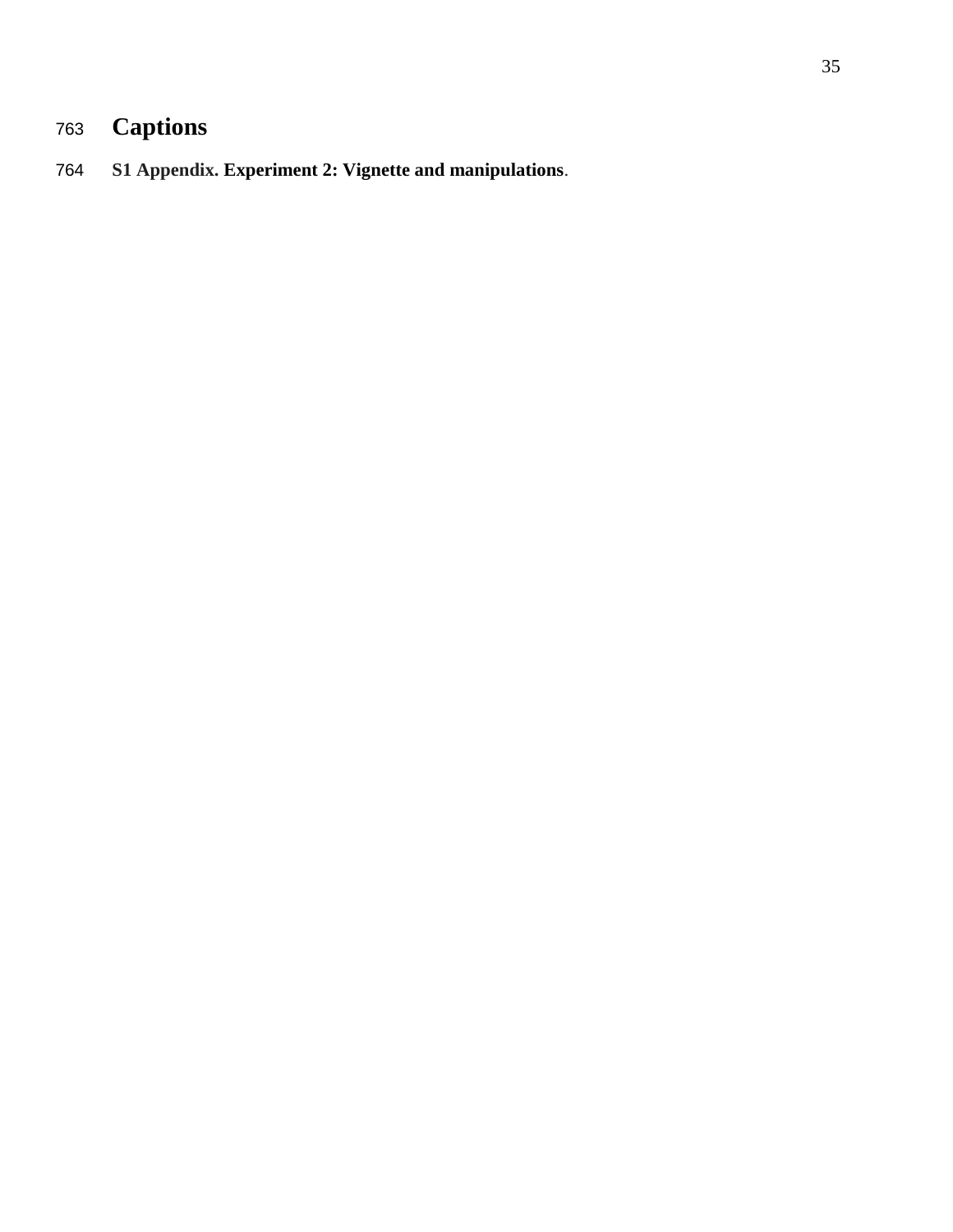